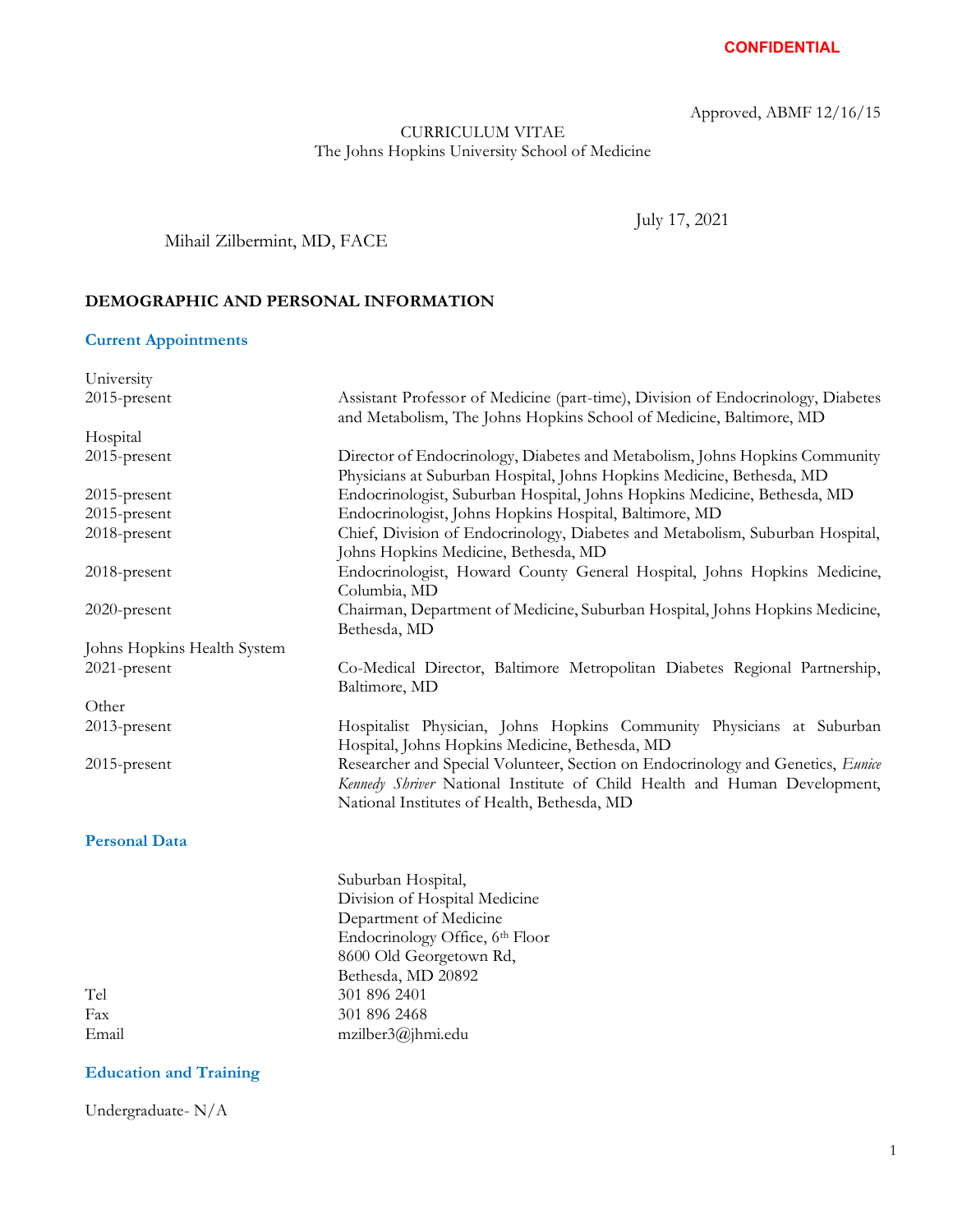| Doctoral/Graduate              |                                                                                    |
|--------------------------------|------------------------------------------------------------------------------------|
| 1997-2003                      | Medical Doctor/State Medical and Pharmaceutical University<br>Nicolae              |
|                                | Testemitanu/ Chisinau, Moldova                                                     |
| 2012-2013                      | Certificate in Introduction to the Principles and Practice of Clinical Research/   |
|                                | National Institutes of Health Clinical Center/ Bethesda, MD                        |
| $2016$ -present                | in Business Administration / Concentration:<br>Master<br>Health<br>Care            |
|                                | Management/Johns Hopkins Carey Business School/ Baltimore, MD                      |
| 2017                           | Clinical Hospital Advanced Management Program (10-month program)/ Office of        |
|                                | Johns Hopkins Physicians/Bethesda, MD                                              |
| Postdoctoral                   |                                                                                    |
| 2009-2010                      | Internal Medicine House Staff, Saint Agnes Hospital/Baltimore, MD                  |
| 2010-2012                      | Resident, Internal Medicine, Saint Agnes Hospital, Baltimore, MD                   |
| 2012-2015                      | Adult Endocrinology Clinical Fellow / Eunice Kennedy Shriver National Institute of |
|                                | Child Health and Human Development, National Institutes of Health / Bethesda,      |
|                                | MD                                                                                 |
|                                | Mentors: Constantine A. Stratakis, MD and Maya B. Lodish                           |
| <b>Professional Experience</b> |                                                                                    |
| Medical                        |                                                                                    |

| 2000-2003 | Program Coordinator, Continuing Medical Education, The American Jewish Joint |
|-----------|------------------------------------------------------------------------------|
|           | Distribution Committee/Chisinau, Moldova                                     |
| 2008-2009 | Research Assistant to Dr. Adrian Dobs, Johns Hopkins Hospital/Baltimore, MD  |

### **PUBLICATIONS**

#### **Periodic Perry 2** Original Research [OR]

- 1. **Zilbermint M**, Wisniewski AB, Xu X, Selnes OA, Dobs AS. Relationship between sex hormones and cognitive performance in men with substance use. Drug Alcohol Depend. 2013;128(3):250-254.
- 2. Faucz FR, **Zilbermint M\***, Lodish MB, Szarek E, Trivellin G, Sinaii N, Berthon A, Libe R, Assie G, Espiard S, Drougat L, Ragazzon B, Bertherat J, Stratakis CA. Macronodular adrenal hyperplasia due to mutations in an armadillo repeat containing 5 (ARMC5) gene: a clinical and genetic investigation. The Journal of clinical endocrinology and metabolism 2014; 99(6): E1113-1119. (\*First co-author).
- 3. Gkourogianni A, Lodish MB, **Zilbermint M\***, Lyssikatos C, Belyavskaya E, Keil MF, Stratakis CA: Death in pediatric Cushing syndrome is uncommon but still occurs. Eur J Pediatr 2015, 174:501 \*Engagement with discovery.
- 4. Monticone S, Bandulik S, Stindl J, **Zilbermint M\***, Dedov I, Mulatero P, Allgaeuer M, Lee CC, Stratakis CA, Williams TA, Tiulpakov A. A case of severe hyperaldosteronism caused by a de novo mutation affecting a critical salt bridge Kir3.4 residue. The Journal of clinical endocrinology and metabolism 2015; 100(1): E114-118. \*Manuscript writing
- 5. **Zilbermint M**, Xekouki P, Faucz FR, Berthon A, Gkourogianni A, Schernthaner-Reiter MH, Batsis M, Sinaii N, Quezado MM, Merino M, Hodes A, Abraham SB, Libe R, Assie G, Espiard S, Drougat L, Ragazzon B, Davis A, Gebreab SY, Neff R, Kebebew E, Bertherat J, Lodish MB, Stratakis CA. Primary Aldosteronism and *ARMC5* Variants. The Journal of clinical endocrinology and metabolism 2015; 100:E900-909.
- 6. Correa R, **Zilbermint M\***, Berthon A, Espiard S, Batsis M, Papadakis GZ, Xekouki P, Lodish MB, Bertherat J, Faucz FR, Stratakis CA: The ARMC5 gene shows extensive genetic variance in primary macronodular adrenocortical hyperplasia. Eur J Endocrinol 2015, 173:435-40. (\*First co-author).
- 7. Nobel YR, Lodish MB, Raygada M, Rivero JD, Faucz FR, Abraham SB, Lyssikatos C, Belyavskaya E, Stratakis CA, **Zilbermint M**: Pseudohypoaldosteronism type 1 due to novel variants of *SCNN1B* gene. Endocrinol Diabetes Metab Case Rep 2016, 2016:150104.
- 8. Hodes A, Lodish MB, Tirosh A, Meyer J, Belyavskaya E, Lyssikatos C, Rosenberg K, Demidowich A, Swan J, Jonas N, Stratakis CA, **Zilbermint M**: Hair cortisol in the evaluation of Cushing syndrome. Endocrine 2017, 56:164-74.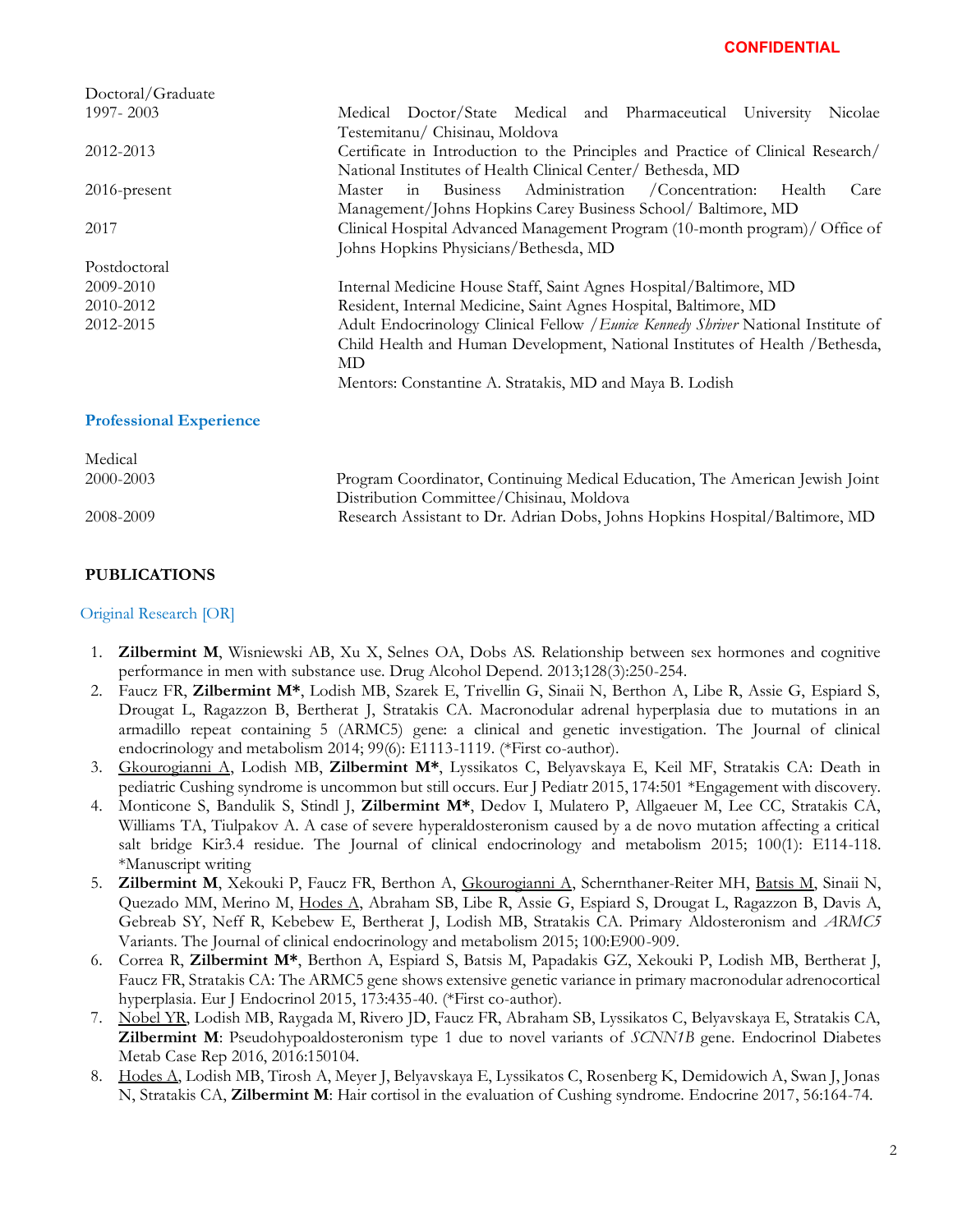- 9. Gkourogianni A, Sinaii N, Jackson SH, Karageorgiadis AS, Lyssikatos C, Belyavskaya E, Keil MF, **Zilbermint M\***, Chittiboina P, Stratakis CA, Lodish MB. Pediatric Cushing disease: disparities in disease severity and outcomes in the Hispanic and African-American populations. Pediatric research 2017; 82(2): 272-277. \*Engagement with discovery.
- 10. Tirosh A, Hannah-Shmouni F, Lyssikatos C, Belyavskaya E, **Zilbermint M\***, Abraham SB, Lodish MB, Stratakis CA. Obesity and the diagnostic accuracy for primary aldosteronism. J Clin Hypertens (Greenwich) 2017; 19(8): 790- 797. \*Engagement with discovery.
- 11. Mandel SR, Langan S, Mathioudakis NN, Sidhaye AR, Bashura H, Bie JY, Mackay P, Tucker C, Demidowich AP, Simonds WF, Jha S, Ebenuwa I, Kantsiper M, Howell EE, Wachter P, Golden SH, **Zilbermint M**. Retrospective study of inpatient diabetes management service, length of stay and 30-day readmission rate of patients with diabetes at a community hospital. J Community Hosp Intern Med Perspect 2019; 9(2): 64-73. \*[SI/QI]
- 12. **Zilbermint M**, Gaye A, Berthon A, Hannah-Shmouni F, Faucz FR, Lodish MB, Davis AR, Gibbons GH, Stratakis CA. ARMC5 Variants and Risk of Hypertension in Blacks: MH- GRID Study. J Am Heart Assoc 2019; 8(14): e012508.
- 13. Maria AG, Suzuki M, Berthon A, Kamilaris C, Demidowich A, Lack J, **Zilbermint M\***, Hannah-Shmouni F, Faucz FR, Stratakis CA. Mosaicism for *KCNJ5* Causing Early-Onset Primary Aldosteronism due to Bilateral Adrenocortical Hyperplasia. American journal of hypertension 2020; 33(2): 124-130. \*Member of clinical trial design.
- 14. Ahmed SR, Bellamkonda S, **Zilbermint M\***, Wang J, Kalyani RR. Effects of the low carbohydrate, high fat diet on glycemic control and body weight in patients with type 2 diabetes: experience from a community-based cohort. BMJ Open Diabetes Res Care 2020; 8(1). \*Engagement with discovery and Epic Scholar Award Co-recipient
- 15. Joseph JJ, Zhou X, **Zilbermint M**\*, et al. The Association of ARMC5 with the Renin-Angiotensin-Aldosterone System, Blood Pressure, and Glycemia in African Americans. J Clin Endocrinol Metab. 2020;105(8):dgaa290. Doi:10.1210/clinem/. \*Data analysis and engagement with discovery.
- 16. **Zilbermint M.** Diabetes and climate change, Journal of Community Hospital Internal Medicine Perspectives. 2020, 10:5, 409-412. (Systematic review)
- 17. Rachel W, Tirosh A, Kamilaris CDC, Camacho J, Faucz FR, Gutierrez Maria A, Berthon A, Papadakis GZ, Nilubol N, Hamimi A, Gharib AM, Demidowich A, **Zilbermint M**\*, Eisenhofer G, Braun L, Reincke M, Stratakis CA, Hannah-Shmouni F, 2020. Volumetric Modeling of Adrenal Gland Size in Primary Bilateral Macronodular Adrenocortical Hyperplasia. Journal of the Endocrine Society. 2020 Oct 29;5(1) Bvaa162, https://doi.org/10.1210/jendso/bvaa162. \*Engagement with discovery.
- 18. Mathioudakis NN, Abusamaan MS, Shakarchi AF, Sokolinsky S, Fayzullin S, McGready J**, Zilbermint M**, Saria S, Golden SH. Development and Validation of a Machine Learning Model to Predict Near-Term Risk of Iatrogenic Hypoglycemia in Hospitalized Patients. JAMA Netw Open. 2021 Jan 4;4(1):e2030913. 10.1001/jamanetworkopen.2020.30913. PMID: 33416883; PMCID: PMC7794667.\*Engagement with discovery.
- 19. Demidowich, A. P., Batty, K., Love, T., Sokolinsky, S., Grubb, L., Miller, C., Raymond, L., Nazarian, J., Ahmed, M. S., Rotello, L., & **Zilbermint, M.** (2021). Effects of a Dedicated Inpatient Diabetes Management Service on Glycemic Control in a Community Hospital Setting. Journal of Diabetes Science and Technology. https://doi.org/10.1177/1932296821993198 \*[SI/QI]
- 20. Najmi U, Haque WZ, Ansari U, Yemane E, Alexander LA, Lee C, Demidowich AP, Motevalli M, Mackay P, Tucker C, Notobartolo C, Sartippour P, Raynor J, **Zilbermint M**. Inpatient Insulin Pen Implementation, Waste, and Potential Cost Savings: A Community Hospital Experience. J Diabetes Sci Technol. 2021 Jul;15(4):741-747. doi: 10.1177/19322968211002514. Epub 2021 Apr 12. PMID: 33843291.
- 21. Shelton C, Demidowich AP, Motevalli M, Sokolinsky S, MacKay P, Tucker C, Abundo C, Peters E, Gooding R, Hackett M, Wedler J, Alexander LA, Barry L, Flynn M, Rios P, Fulda CL, Young MF, Kahl B, Pummer E, Mathioudakis NN, Sidhaye A, Howell EE, Rotello L, **Zilbermint M**. Retrospective Quality Improvement Study of Insulin-Induced Hypoglycemia and Implementation of Hospital-Wide Initiatives. J Diabetes Sci Technol. 2021 Jul;15(4):733-740. doi: 10.1177/19322968211008513. Epub 2021 Apr 21. PMID: 33880952.\*[SI/QI]
- 22. Kane T, Flood C, Oluwato T, Pan Q, **Zilbermint M**\*. Expanding legal treatment options for medical marijuana in the State of Louisiana. Journal of Community Hospital Internal Medicine Perspectives. 2021 May 4;11(3):343- 9.\*Policy Analysis.
- 23. Hollister BM, **Zilbermint M**, Minniti CP, Buscetta AJ, Abdallah KE, You S, Soldin SJ, Meyer JS, Stratakis CA, Bonham VL. Lower hair cortisol among patients with sickle cell disease may indicate decreased adrenal reserves. Am J Blood Res. 2021 Apr 15;11(2):140-148. PMID: 34079627; PMCID: PMC8165714. .\*Engagement with discovery.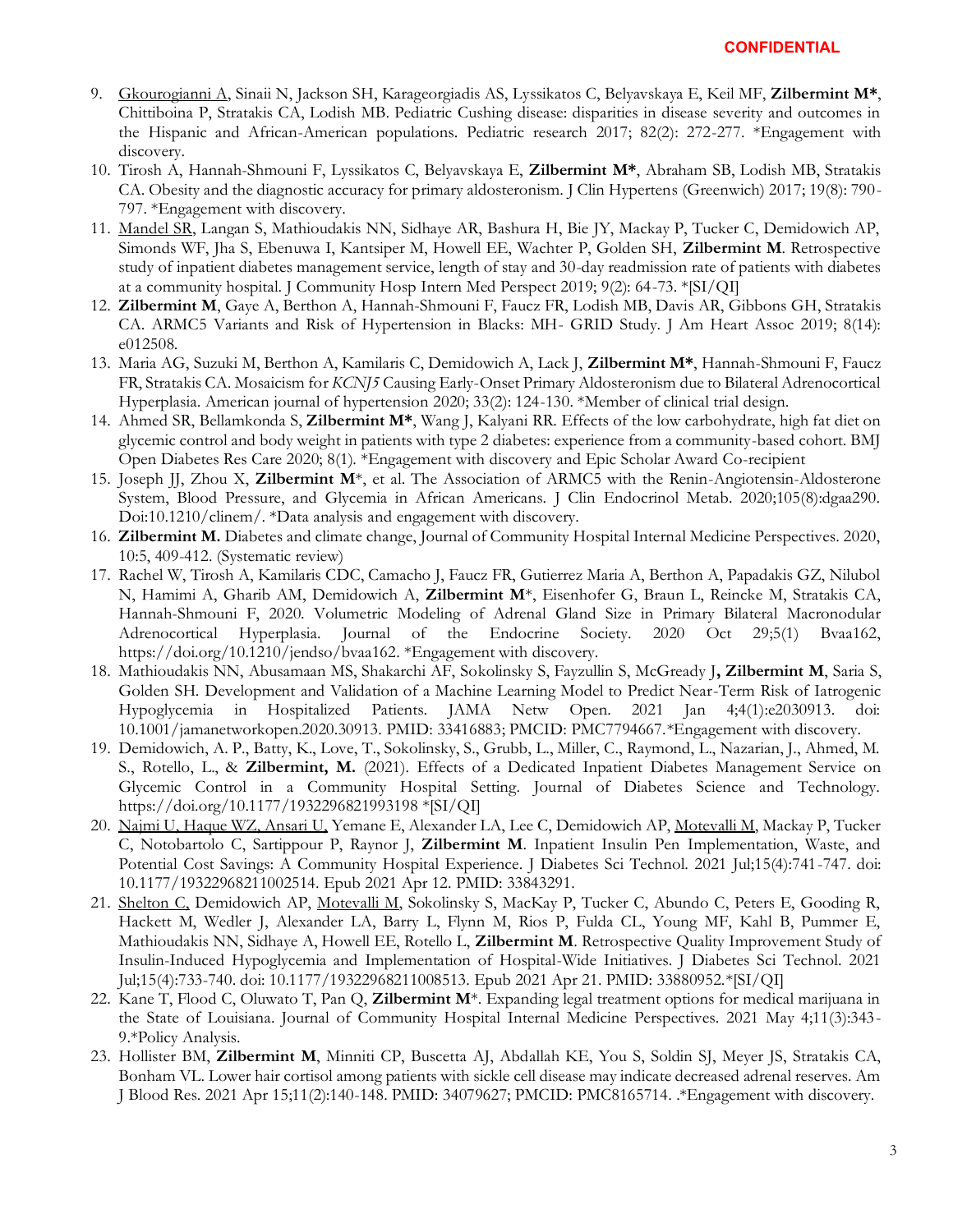## Review Articles [RA]

- 1. **Zilbermint M**, Dobs AS. Nonsteroidal selective androgen receptor modulator Ostarine in cancer cachexia. Future Oncol. 2009;5(8):1211-20.
- 2. **Zilbermint M\***, Stratakis CA. Protein kinase A defects and cortisol-producing adrenal tumors. Current opinion in endocrinology, diabetes, and obesity 2015; 22:157-162. \*Dissemination
- 3. Golden SH, Maruthur N, Mathioudakis N, Spanakis E, Rubin D, **Zilbermint M**, Hill-Briggs F. The Case for Diabetes Population Health Improvement: Evidence-Based Programming for Population Outcomes in Diabetes. Current diabetes reports 2017; 17(7): 51. \*[SI/QI]
- 4. Hodes A, Meyer J, Lodish MB, Stratakis CA, **Zilbermint M\***. Mini-review of hair cortisol concentration for evaluation of Cushing syndrome. Expert Rev Endocrinol Metab 2018; 13(5): 225-231. \*Dissemination
- 5. **Zilbermint M\***, Hannah-Shmouni F, Stratakis CA. Genetics of Hypertension in African Americans and Others of African Descent. International Journal of Molecular Sciences. 2019;20(5):1081. \*Dissemination
- 6. Haque WZ, Demidowich AP, Sidhaye A, Golden SH, **Zilbermint M**. The Financial Impact of an Inpatient Diabetes Management Service. Curr Diab Rep. 2021 Jan 15;21(2):5. doi: 10.1007/s11892-020-01374-0. PMID: 33449246.

## Case Reports [CR]

- 1. **Zilbermint M\***, Ramnitz MS, Lodish MB, Kanaka-Gantenbein C, Kattamis A, Lyssikatos C, Patronas NJ, Quezado MM, Stratakis CA. Pituitary stalk lesion in a 13-year-old female. Journal of pediatric endocrinology & metabolism: JPEM. 2014;27(3-4):359-62. \*Engagement with teaching
- 2. Haque W, Ahmed SR, **Zilbermint M\***. Nivolumab-induced autoimmune diabetes mellitus and hypothyroidism in a patient with rectal neuroendocrine tumor. Journal of Community Hospital Internal Medicine Perspectives. 2020 Jul 3;10(4):338-9. \*Engagement with teaching

#### **Perspective**

- 1. **Zilbermint M.** and Schiavone L. To Give or Not to Give: The Challenge of Pharmaceutical Coupons. The Journal of Clinical Ethics 29, no. 4 (Winter 2018): 319-22.
- 2. Sidhaye AR, Mathioudakis N, Bashura H, Sarkar S, **Zilbermint M**, Golden SH. Building a Business Case for Inpatient Diabetes Management Teams: Lessons from Our Center. Endocrine practice: official journal of the American College of Endocrinology and the American Association of Clinical Endocrinologists 2019; 25(6): 612-615.\*[SI/QI]
- 3. Shelton C, Demidowich AP, **Zilbermint M**. Inpatient Diabetes Management During the COVID-19 Crisis: Experiences From Two Community Hospitals. Journal of Diabetes Science and Technology. 2020;14(4):780-782.
- 4. **Zilbermint M.** The Endocrine Hospitalist: Enhancing the Quality of Diabetes Care. J Diabetes Sci Technol. 2021 Jul;15(4):762-767. doi: 10.1177/19322968211007908. Epub 2021 May 6. PMID: 33955269.
- 5. Bedoya Reina MT, Brereton N, **Zilbermint M**\*. Haven Health is About to Disrupt the U.S. Healthcare System. Journal of Community Hospital Internal Medicine Perspectives. 2021;11(3):357-60. doi: 10.1080/20009666.2021.1906832.

#### Book Chapters, Monographs [BC]

- 1. Angelousi A, **Zilbermint M**, Berthon A, Espiard S, Stratakis CA: Diagnosis and Management of Hereditary Adrenal Cancer. Rare Hereditary Cancers: Diagnosis and Management. Edited by Pichert G, Jacobs C. Cham: Springer International Publishing, 2016. Pp. 125-47.
- 2. **Zilbermint M\***, Stratakis CA: Primary Aldosteronism. Endocrine Surgery, Second Edition. Edited by Pertsemlidis D, Inabnet WB, Gagner M. Second edition. Ed. Boca Raton: CRC Press, 2017. \*Teaching and dissemination
- 3. Hodes, A.; Brown, R.M.; Cochran, E.; **Zilbermint, M\*.** Diabetes mellitus in a patient with partial lipodystrophy due to ppar-γ gene mutation. In Atypical diabetes: Pathophysiology, clinical presentations, and treatment options, Draznin, B., Ed. American Diabetes Association: 2018. \*Teaching and dissemination

Books, Textbooks [BK] None

### **Other Publications:**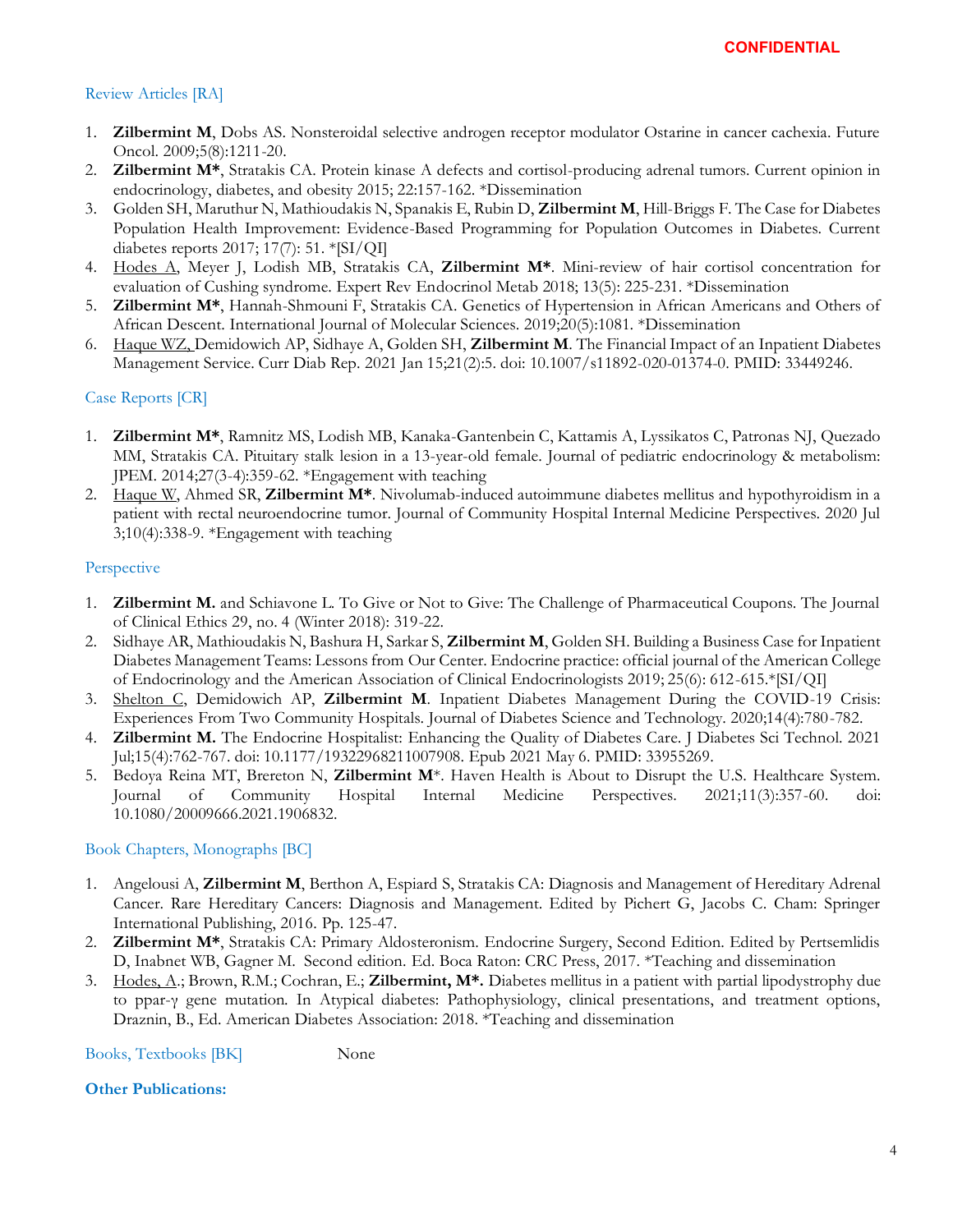## Proceedings reports [PR]

1. Umpierrez G, Rushakoff R, Seley JJ, Zhang JY, Shang T, Han J, Spanakis EK, Alexanian S, Drincic A, Kulasa K, Mendez CE, Tanton D, Wallia A, **Zilbermint M\***, Klonoff DC. Hospital diabetes meeting 2020. Journal of Diabetes Science and Technology. 2020;14(5):928-944. Doi:10.1177/1932296820939626. \*Teaching and dissemination

## Letters, Correspondence [LT]

- 1. **Zilbermint M**, Lodish MB, Faucz FR, Stratakis CA. 2014. Letter in response to comments on "Macronodular adrenal hyperplasia due to mutations in an Armadillo Repeat Containing 5 (ARMC5) gene: a clinical and genetic investigation" J Clin Endocrinol Metab. 99:E1113-1119, by Alencar GA, Mendonca BB, Fragoso MCBV.
- 2. Demidowich AP, **Zilbermint M.** Happy Campers. Endocrine news. Chevy Chase, MD: The Endocrine Society; 2017: [http://endocrinenews.endocrine.org/wp-content/uploads/EN0717\\_INT-final.pdf . Accessed July 2017](http://endocrinenews.endocrine.org/wp-content/uploads/EN0717_INT-final.pdf%20.%20Accessed%20July%202017)

Media Releases and Interviews [MR]

Interviews

*JHMI/Regional*

| 12/13/15 | Living it Up While Living With<br>Expert:<br>Diabetes<br>Ask<br>the             |
|----------|---------------------------------------------------------------------------------|
|          | (http://www.hopkinsmedicine.org/suburban_hospital/about_the_hospital/news       |
|          | publications/ask the expert/living it up while living with diabetes.html)       |
|          | Interview for Suburban Hospital                                                 |
| 01/10/17 | with<br>Diabetes:<br>Marathon,<br><b>Not</b><br>Living<br>A<br>Sprint.<br>a     |
|          | http://www.hopkinsmedicine.org/suburban_hospital/about_the_hospital/news_       |
|          | publications/new directions/new directions winter 2017/living with diabetes     |
|          | a marathon not a sprint                                                         |
|          | Program highlight at Suburban Hospital's publication                            |
| 07/07/17 | First Person: Happy Campers, Endocrine News                                     |
|          | http://endocrinenews.endocrine.org/first-person-happy-campers/                  |
|          | Article about my experience at a diabetes camp                                  |
| 11/07/17 | 2017 Innovations in Clinical Care Award - Mihail Zilbermint, M.D., Suburban     |
|          | Hospital                                                                        |
|          | https://www.youtube.com/watch?v=- QJV5r06OE                                     |
|          | Video about my JHM Award                                                        |
| 05/09/18 | StoryCorps recording with Ralf F. Roarty about his experience at Suburban       |
|          | Hospital, Johns Hopkins Medicine. Interview ID ddb002363: archive at the        |
|          | American Folklife Center at the Library of Congress.                            |
|          | https://storycorps.egnyte.com/dl/2PtCUIukRo/ddb002363.WAV                       |
| 12/18/19 | Hungry Bone Syndrome                                                            |
|          | https://www.broadcastmed.com/orthopedics/8697/videos/hungry-bone-               |
|          | syndrome                                                                        |
|          | Online video for the Broadcast med                                              |
|          | Clinical dissemination                                                          |
| 05/01/19 | New Study Highlights Benefits of Specialized Programs for Hospitalized Diabetes |
|          | Patients                                                                        |
|          | https://www.hopkinsmedicine.org/suburban_hospital/about_the_hospital/news       |
|          | publications/press releases/new study highlights benefits of specialized pro    |
|          | grams for hospitalized diabetes patients                                        |
|          | JHM highlighted my diabetes program.                                            |
| 10/18/19 | Suburban Hospital's Personalized Diabetes Plans Help Patients Improve Health    |
|          | https://www.hopkinsmedicine.org/news/articles/suburban-hospitals-               |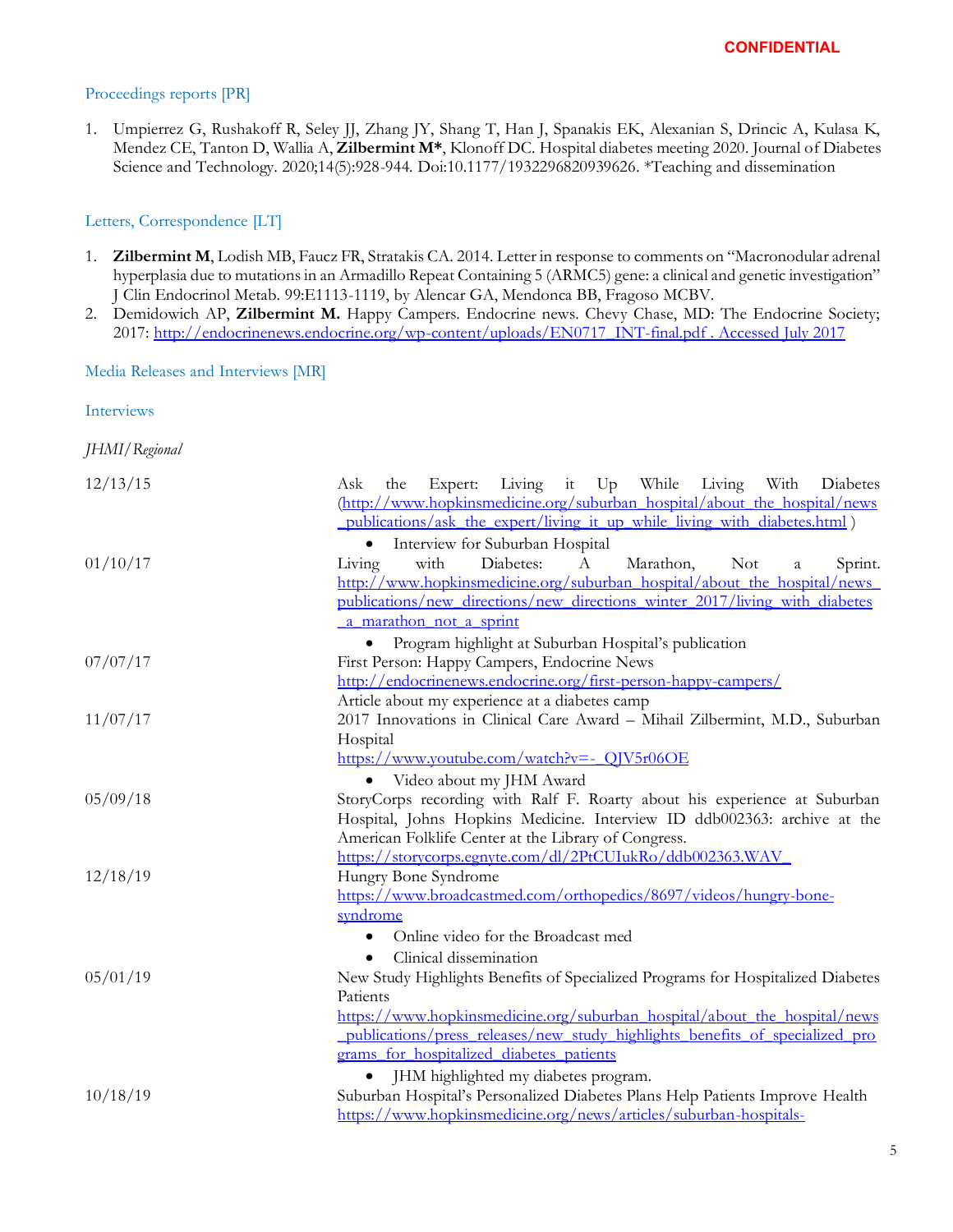|          | personalized-diabetes-plans-help-patients-improve-health                                                                                           |
|----------|----------------------------------------------------------------------------------------------------------------------------------------------------|
|          | Clinical program highlight and interview                                                                                                           |
| 10/22/19 | JHCP Academy of Clinical Excellence announcement                                                                                                   |
|          | https://gallery.mailchimp.com/10cb8f361bb46f965b5e28594/files/5b20<br>be3b-7e78-42ea-87a1-cb6e6b2db872/JHCP ACE 2019.pdf                           |
|          | https://www.hopkinsmedicine.org/community_physicians/about/acade<br>$\bullet$                                                                      |
|          | my-clinical-excellence/index.html                                                                                                                  |
| 11/12/20 | COVID-19: Recommendations for Patients with Diabetes                                                                                               |
|          | https://youtu.be/aoY2tptyNfM                                                                                                                       |
|          | Interviewed by Suburban Hospital about COVID-19 and diabetes                                                                                       |
| National |                                                                                                                                                    |
| 02/09/17 | Hair analysis may help diagnose Cushing Syndrome, NIH researchers report                                                                           |
|          | https://www.nih.gov/news-events/news-releases/hair-analysis-may-help-                                                                              |
|          | diagnose-cushing-syndrome-nih-researchers-report                                                                                                   |
|          | Research highlight and interview                                                                                                                   |
| 02/09/17 | Hair Test for Cushing Syndrome?                                                                                                                    |
|          | http://www.medpagetoday.com/endocrinology/generalendocrinology/63018                                                                               |
|          | Research highlight and interview                                                                                                                   |
| 02/09/17 | Hair analysis may help diagnose Cushing syndrome, researchers report<br>https://medicalxpress.com/news/2017-02-hair-analysis-cushing-syndrome.html |
|          | Research highlight<br>$\bullet$                                                                                                                    |
| 02/09/17 | Hair analysis may help diagnose Cushing syndrome, NIH researchers report                                                                           |
|          | https://www.eurekalert.org/pub_releases/2017-02/nksn-ham020717.php                                                                                 |
|          | Research highlight                                                                                                                                 |
| 02/10/17 | Hair Cortisol in the Evaluation of Cushing Syndrome                                                                                                |
|          | https://medicalresearch.com/author-interviews/hair-cortisol-evaluation-cushing-                                                                    |
|          | syndrome/31896/                                                                                                                                    |
|          | Research highlight and interview                                                                                                                   |
| 02/10/17 | Cushing's syndrome: Could analyzing hair confirm diagnosis?                                                                                        |
|          | http://www.medicalnewstoday.com/articles/315774.php<br>Research highlight                                                                          |
| 02/12/17 | Hair analysis may help diagnose Cushing Syndrome                                                                                                   |
|          | https://scienceblog.com/492060/hair-analysis-may-help-diagnose-cushing-                                                                            |
|          | syndrome/                                                                                                                                          |
|          | Science blog post about my research discovery                                                                                                      |
| 02/09/17 | Hair analysis may help diagnose Cushing syndrome, researchers report                                                                               |
|          | https://www.sciencedaily.com/releases/2017/02/170209133434.htm                                                                                     |
|          | Research highlight                                                                                                                                 |
| 02/14/17 | Is Cushing Syndrome Risky? Get To Know How Hair Analysis Helps Easily Detect                                                                       |
|          | The Condition<br>http://www.sciencetimes.com/articles/8595/20170214/is-cushing-syndrome-                                                           |
|          | risky-get-to-know-how-hair-analysis-helps-easily-detect-the-condition.htm                                                                          |
|          | Research highlight                                                                                                                                 |
| 02/14/17 | Hair analysis may help diagnose Cushing Syndrome, NIH researchers report                                                                           |
|          | http://www.healthcanal.com/disorders-conditions/234676-newly-found-                                                                                |
|          | mechanism-protecting-neurons-underlie-brain-disease.html                                                                                           |
|          | Research highlight                                                                                                                                 |
| 02/13/17 | Hair Sample Might Aid in Cushing's Syndrome Diagnosis                                                                                              |
|          | http://www.medscape.com/viewarticle/875709<br>$n = 11111$                                                                                          |
|          |                                                                                                                                                    |

• Research highlight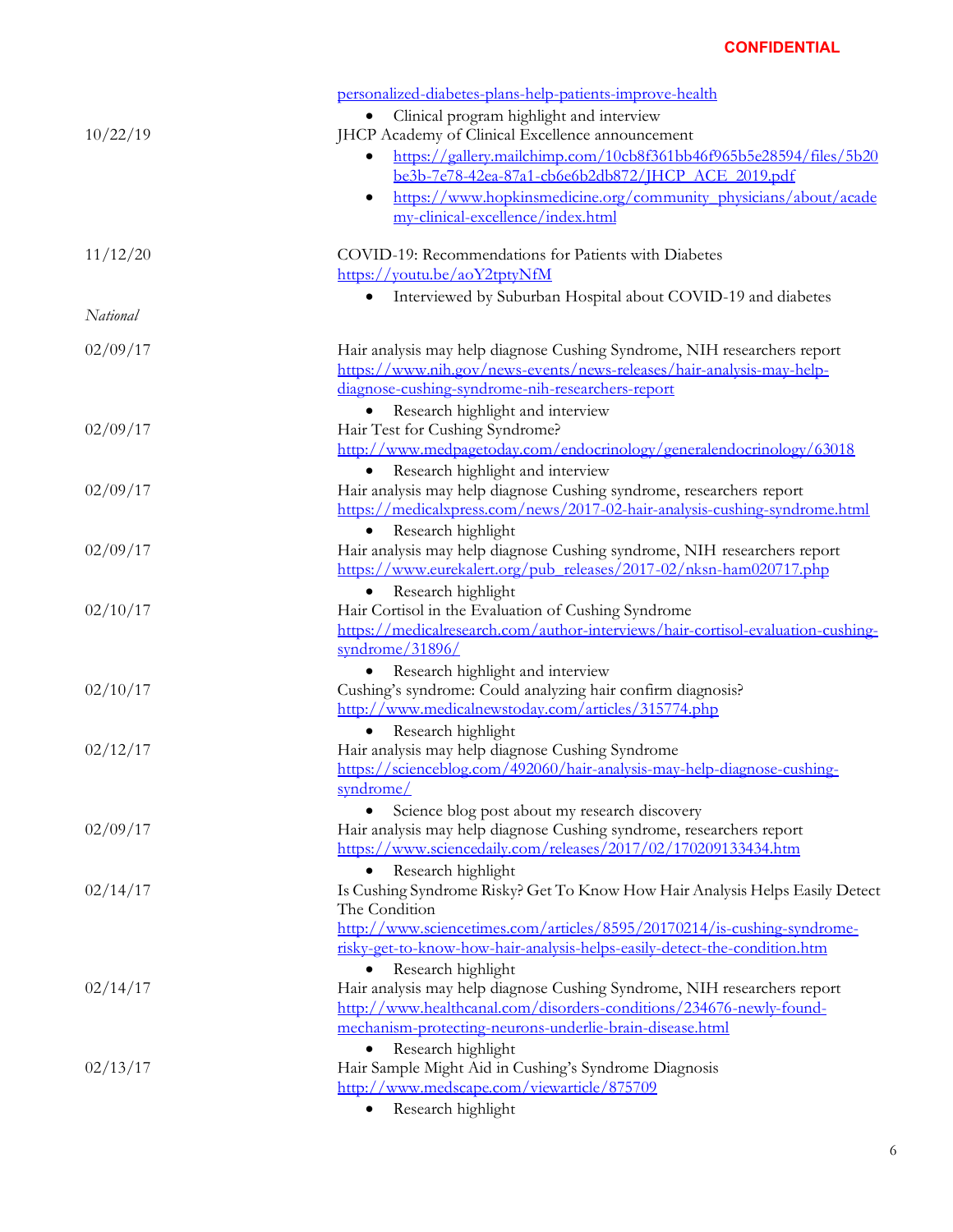| 02/16/17 | Hair analysis may identify Cushing's syndrome<br>http://www.healio.com/endocrinology/adrenal/news/in-the-                               |
|----------|-----------------------------------------------------------------------------------------------------------------------------------------|
|          | journals/%7B863bc742-cf02-47b8-ae93-1df49d559507%7D/hair-analysis-may-<br>identify-cushings-syndrome                                    |
|          | Research highlight                                                                                                                      |
| 11/10/17 | New FDA Approval for Diabetes Medications That Also Benefit Cardiovascular<br>Health. Diabetes Self-Management Magazine.                |
|          | https://www.diabetesselfmanagement.com/managing-diabetes/complications-                                                                 |
|          | prevention/fda-oks-two-medicines-cardiovascular-disease-type-2-diabetes/                                                                |
| 07/03/19 | Diabetes magazine interview<br>Genetic variants may be linked with high blood pressure among blacks                                     |
|          | https://www.news-medical.net/news/20190703/Genetic-variants-may-be-                                                                     |
|          | linked-with-high-blood-pressure-among-blacks.aspx                                                                                       |
|          | Research highlight and interview                                                                                                        |
| 07/03/19 | Scientists link genetics to risk of high blood pressure among blacks                                                                    |
|          | https://medicalxpress.com/news/2019-07-scientists-link-genetics-high-                                                                   |
|          | blood.html                                                                                                                              |
|          | Research highlight<br>$\bullet$                                                                                                         |
| 07/03/19 | NIH scientists link genetics to risk of high blood pressure among                                                                       |
|          | blacks<br>https://www.eurekalert.org/pub_releases/2019-07/nksn-nsl062719.php                                                            |
|          | Research highlight and interview                                                                                                        |
| 07/03/19 | Los científicos de NIH relacionan la genética con el riesgo de presión arterial alta                                                    |
|          | entre las personas Negras                                                                                                               |
|          | https://espanol.nichd.nih.gov/noticias/prensa/070319-riesgo-presion-alta                                                                |
| 07/04/19 | NIH Researchers Link Gene to High Blood Pressure Risk in Black Individuals                                                              |
|          | https://www.technologynetworks.com/tn/news/nih-researchers-link-gene-to-                                                                |
|          | high-blood-pressure-risk-in-black-individuals-321428                                                                                    |
|          | Research highlight                                                                                                                      |
| 07/05/19 | Gene variant may increase blood pressure in black people<br>https://www.breitbart.com/news/gene-variant-may-increase-blood-pressure-in- |
|          | black-people/                                                                                                                           |
|          | Research highlight                                                                                                                      |
| 07/05/19 | Gene variant may increase blood pressure in black people                                                                                |
|          | https://www.upi.com/Health_News/2019/07/05/Gene-variant-may-increase-                                                                   |
|          | blood-pressure-in-black-people/5641562336073/                                                                                           |
|          | Research highlight                                                                                                                      |
| 07/06/19 | MIL-OSI USA: NIH scientists link genetics to risk of high blood pressure among                                                          |
|          | blacks<br>https://foreignaffairs.co.nz/2019/07/06/mil-osi-usa-nih-scientists-link-genetics-                                             |
|          | to-risk-of-high-blood-pressure-among-blacks/                                                                                            |
|          | Research highlight                                                                                                                      |
| 07/26/19 | Rare ARMC5 gene variant linked with hypertension in black adults                                                                        |
|          | https://www.healio.com/cardiology/vascular-                                                                                             |
|          | medicine/news/online/%7B62048eb2-1e3e-4fd6-805b-35007fe0c8e9%7D/rare-                                                                   |
|          | armc5-gene-variant-linked-with-hypertension-in-black-adults                                                                             |
|          | Research highlight and interview                                                                                                        |
| 09/12/19 | In the House: How Inpatient Diabetes Teams Can Improve Patient Outcomes and                                                             |
|          | <b>Reduce Costs</b>                                                                                                                     |
|          | https://endocrinenews.endocrine.org/in-the-house-how-inpatient-diabetes-<br>teams-can-improve-patient-outcomes-and-reduce-costs/        |
|          | Research highlight and interview<br>٠                                                                                                   |
|          |                                                                                                                                         |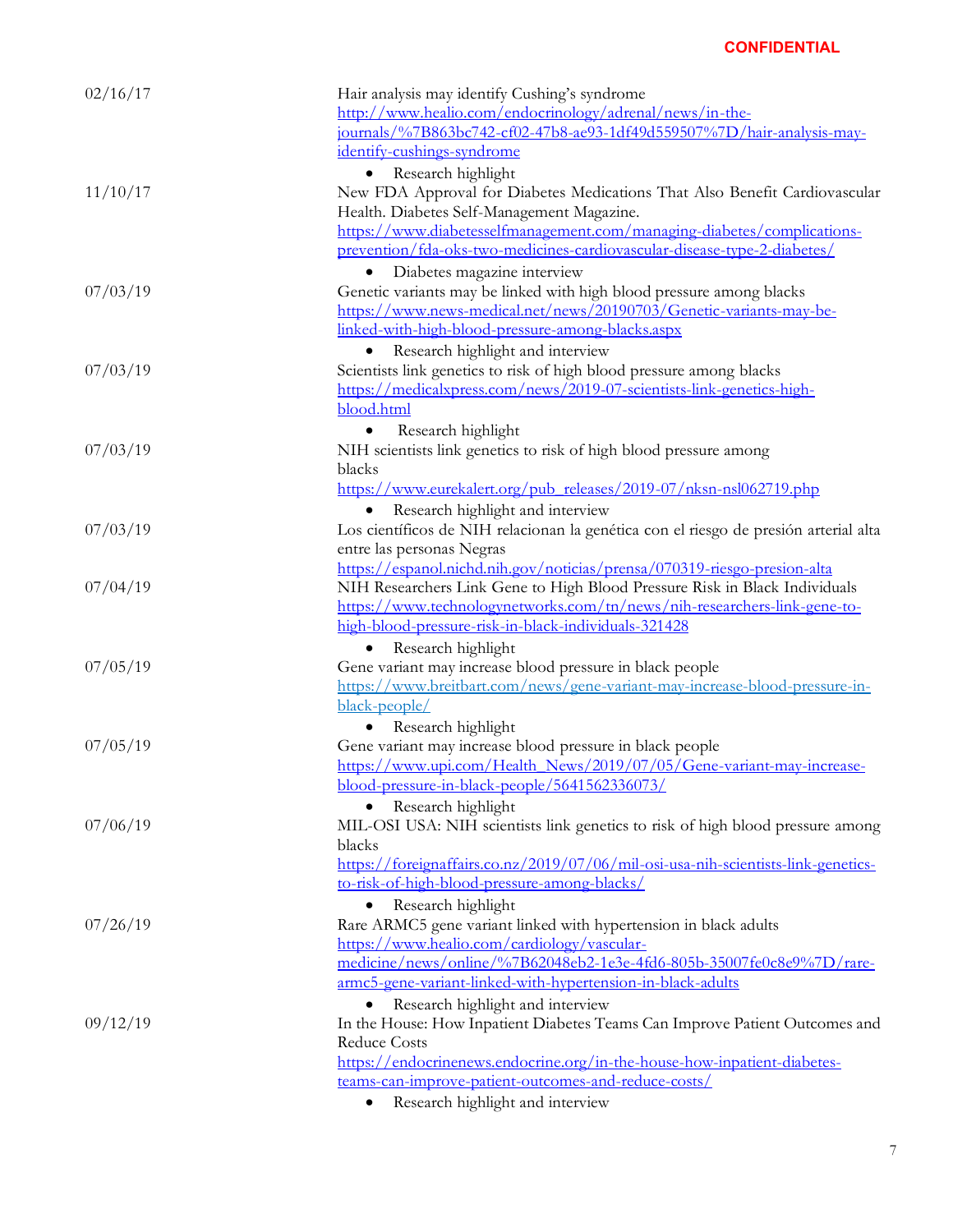| 11/17/19 | Johns Hopkins experts to present important topics at Architecture of High Value<br>Health Care Conference                                   |
|----------|---------------------------------------------------------------------------------------------------------------------------------------------|
|          | https://www.news-medical.net/news/20191117/Johns-Hopkins-experts-to-<br>present-important-topics-at-Architecture-of-High-Value-Health-Care- |
|          | Conference.aspx                                                                                                                             |
|          | Clinical program and research highlight                                                                                                     |
| 11/18/19 | Diabetes, heart problems and redundant imaging scans among Johns Hopkins-led                                                                |
|          | performance improvement topics on 'high-value care'                                                                                         |
|          | https://www.dotmed.com/news/story/49250                                                                                                     |
|          | Clinical program and research highlight                                                                                                     |
| 04/01/20 | Newman, MA. Viral Load: A Look at One Endocrinologist's Practice. Endocrine<br>News. 2020.                                                  |
|          | https://endocrinenews.endocrine.org/viral-load-a-look-at-one-endocrinologists-                                                              |
|          | practice-during-the-covid-19-crisis/. Accessed on May 21, 2020.                                                                             |
|          | Clinical practice during COVID-19 highlight and interview                                                                                   |
| 07/10/20 | Tucker, ME. Endocrine Hospitalist-Led Service Improves Diabetes Care. July 10,                                                              |
|          | 2020.                                                                                                                                       |
|          | https://www.medscape.com/viewarticle/933727                                                                                                 |
|          | Clinical practice and research highlight, interview.                                                                                        |
| 09/08/20 | All About Insulin                                                                                                                           |
|          | https://www.endocrineweb.com/conditions/type-1-diabetes/what-insulin                                                                        |
|          | Interview about insulin therapies<br>$\bullet$                                                                                              |
| 10/22/20 | Alkon, C. A Moment's Notice: Good Habits For Being on Call. Endocrine News                                                                  |
|          | (October) 2020. P.41-43.                                                                                                                    |
|          | https://endocrinenews.endocrine.org/a-moments-notice-good-habits-for-being-on-call/                                                         |
|          | https://endocrinenews.endocrine.org/wp-<br>and                                                                                              |
|          | content/uploads/EN_102020_LowRez.pdf                                                                                                        |
|          | Expert advice on simple ways to combat the ill effects of being on call                                                                     |
| 11/09/20 | Jaffe, L. Why Climate Change Is Different for People With Diabetes.                                                                         |
|          | https://www.endocrineweb.com/climate-change-different-people-diabetes                                                                       |
| 11/13/20 | Interview about the impact of climate change on diabetes<br>Diabetes awareness: risk factors, prevention, symptoms, and disease management  |
|          | https://wjla.com/features/good-morning-washington/diabetes-awareness-risk-                                                                  |
|          | factors-prevention-and-disease-management                                                                                                   |
|          | ABC7 -WJLA TV interview about diabetes risk factors and prevention<br>$\bullet$                                                             |
| 02/01/21 | linked to<br>COVID-19,<br><b>New</b><br>diabetes<br>cases                                                                                   |
|          | https://www.sunjournal.com/2021/02/01/the-latest-eu-says-crime-gangs-are-                                                                   |
|          | forging-negative-test-certificates/                                                                                                         |
|          | Interview<br>$\bullet$                                                                                                                      |
| 02/01/21 | COVID-19 might be triggering new-onset diabetes, researchers say                                                                            |
|          | https://www.beckershospitalreview.com/patient-safety-outcomes/covid-19-                                                                     |
|          | might-be-triggering-new-onset-diabetes-researchers-say.html                                                                                 |
| 03/01/21 | Researchers Identify Link Between COVID-19 and New Diabetes Cases                                                                           |
|          | https://www.everydayhealth.com/coronavirus/researchers-identify-link-                                                                       |
|          | between-covid-19-and-new-diabetes-cases/<br>Interview                                                                                       |
| 05/05/21 |                                                                                                                                             |
|          | Tucker, M. In-Hospital Glucose Management Program Gives Dramatic Savings,<br>Medscape. 2021.                                                |
|          | https://www.medscape.com/viewarticle/950563                                                                                                 |
|          | Research highlight and interview                                                                                                            |
| 06/07/21 | Bagely, D. Inside Addition: Managing Diabetes in a Community Hospital Setting.                                                              |
|          | Endocrine News (June) 2021.                                                                                                                 |
|          | https://endocrinenews.endocrine.org/inside-addition-managing-diabetes-in-a-                                                                 |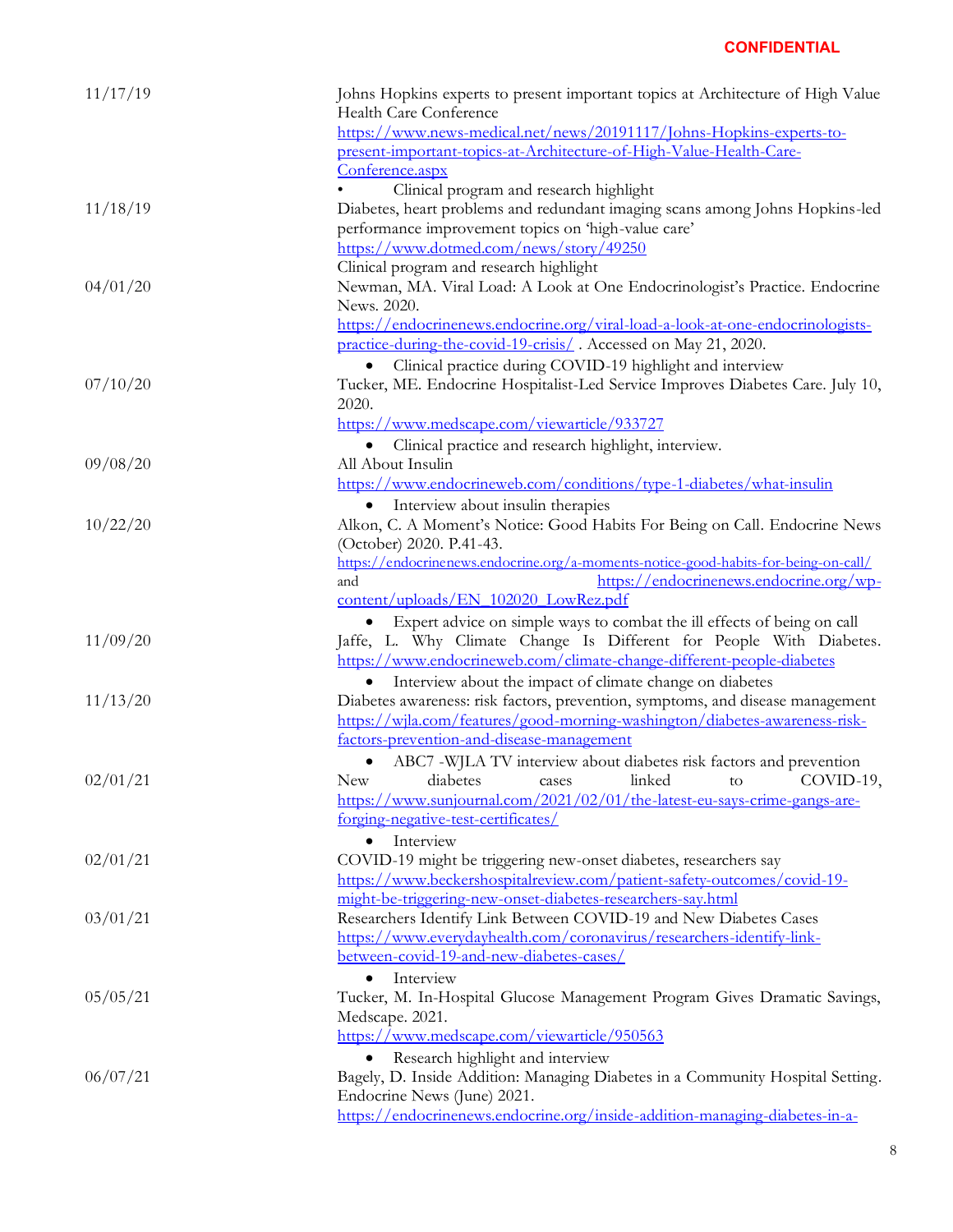| 06/10/21             | community-hospital-setting/<br>Research highlight and interview                    | Fernandez, G. The Impacts of COVID-19 on Diabetes and Insulin. COVID-19<br>Johns Hopkins School of Public Health Expert Insights. (June 10, 2021)                                                |          |
|----------------------|------------------------------------------------------------------------------------|--------------------------------------------------------------------------------------------------------------------------------------------------------------------------------------------------|----------|
|                      | and-insulin.html<br>Clinical practice interview                                    | https://www.jhsph.edu/covid-19/articles/the-impacts-of-covid-19-on-diabetes-                                                                                                                     |          |
| <b>International</b> |                                                                                    |                                                                                                                                                                                                  |          |
| 2015                 | Interview with ISH                                                                 | International Society of Hypertension (ISH) Investigator of the month (http://ish-<br>world.com/new-investigators-spotlight/i/May-2015-Spotlight-of-the-Month/)                                  |          |
| 02/10/17             | $\bullet$<br>cushing-syndrome-nih-researchers-report/                              | Hair analysis may help diagnose Cushing Syndrome, NIH researchers report<br>http://foreignaffairs.co.nz/2017/02/10/hair-analysis-may-help-diagnose-                                              |          |
| 02/14/17             | Research highlight<br>Cushing-Syndrom: Diagnose durch Haaranalyse<br>hing          | https://www.aerzteblatt.de/treffer?mode=s&wo=17&typ=1&nid=73090&s=cus                                                                                                                            |          |
| 02/23/17             | Research highlight (in German)<br>confirmar-el-diagnostico-33980                   | Síndrome de Cushing, ¿podría el cabello 9onfirmer el diagnóstico?<br>http://consalud.es/estetic/bienestar/sindrome-de-cushing-podria-el-cabello-                                                 |          |
| 02/27/17             | Research highlight (in Spanish)<br>sindroma-kushinga/                              | Может ли анализ волос подтвердить диагноз синдрома Кушинга?<br>http://medicalinsider.ru/news/mozhet-li-analiz-volos-podtverdit-diagnoz-                                                          |          |
| 05/15/17             | Research highlight (in Russian)<br>"Growth Hormone Deficiency" and "Osteoporosis". | Interview for the Voice of America Television show with Dr. Najibullah Ahmadyar                                                                                                                  |          |
| 07/09/18             | $\bullet$<br>Moshref "Type 1 diabetes treatment"                                   | Interview for a TV show aired in Afghanistan<br>Interview for the Voice of America Television show with Dr. Mir Abdul Q.                                                                         |          |
| 08/31/18             | $\bullet$<br>Moshref "Cardiovascular disease in diabetes treatment<br>$15s$ ".     | Interview for the TV show aired in Afghanistan<br>Interview for the Voice of America Television show with Dr. Mir Abdul Q.<br>https://www.youtube.com/watch?v=Ihmd5VUc0oI&feature=youtu.be&t=16m |          |
| 09/10/18             |                                                                                    | Interview for a TV show aired in Afghanistan<br>Interview for the Voice of America Television show with Dr. Mir Abdul Q.<br>Moshref and "Adrenal diseases" https://voutu.be/ldkZKWHlby0?t=16m19s |          |
| 09/28/18             | $\bullet$<br>Moshref "Goiter".<br>https://youtu.be/UCFTJEMTJHo?t=15m39s            | Interview for a TV show aired in Afghanistan<br>Interview for the Voice of America Television show with Dr. Mir Abdul Q.                                                                         |          |
| 02/01/21             | $\bullet$<br>diabetes<br><b>New</b><br>cases<br>diabetes/                          | Interview for a TV show aired in Afghanistan<br>linked<br>covid-19, The<br>to<br>Washington<br>https://www.washingtonpost.com/health/2021/02/01/covid-new-onset-                                 | Post     |
| 02/01/21             | Interview and research highlight<br>de<br>riesgo                                   | Un estudio determinó que los pacientes con casos graves de COVID-19 corren<br>desarrollar                                                                                                        | diabetes |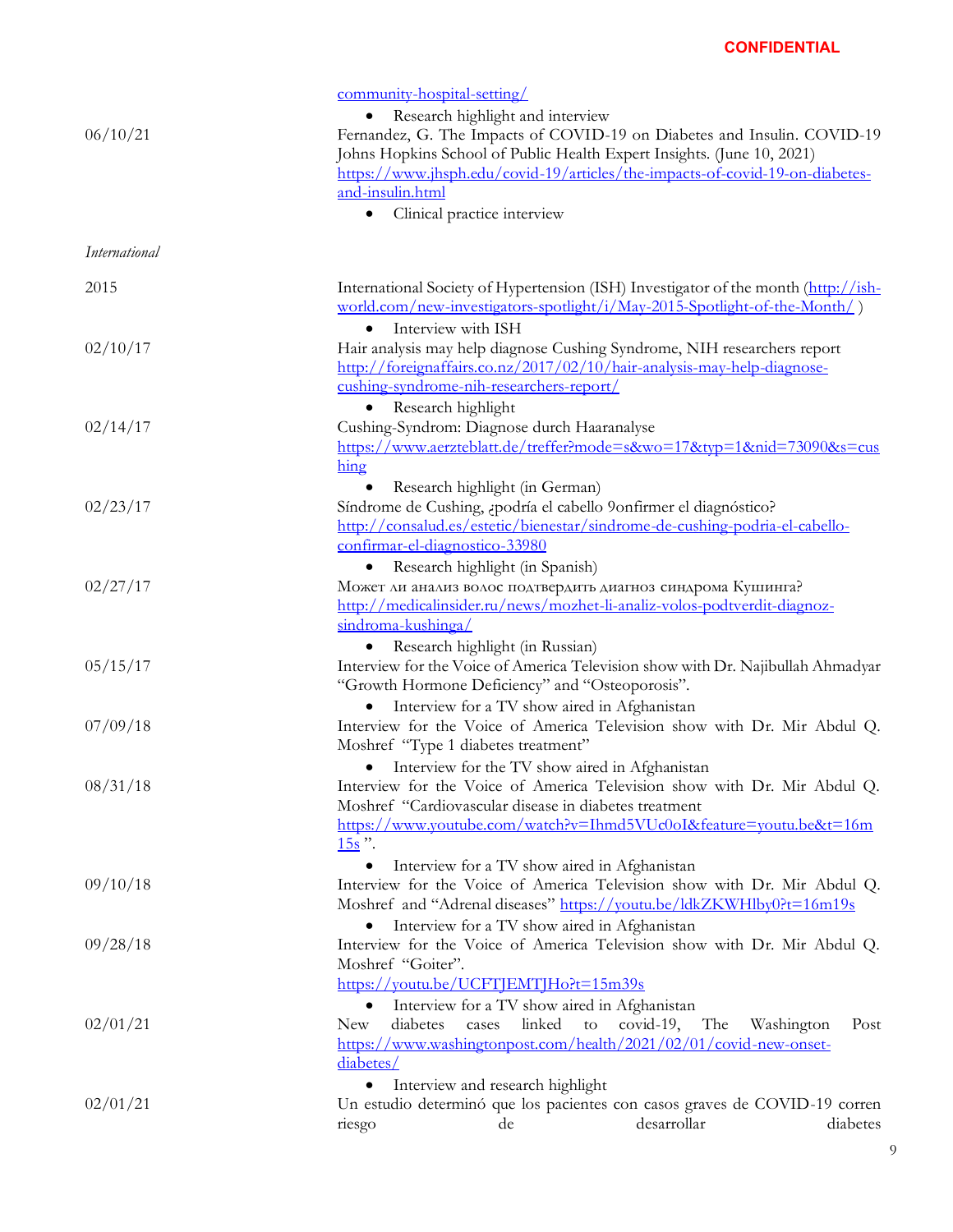|                  | https://www.infobae.com/america/wapo/2021/02/01/un-estudio-determino-<br>que-los-pacientes-con-casos-graves-de-covid-19-corren-nesgo-de-desarrollar-<br>diabetes/                 |
|------------------|-----------------------------------------------------------------------------------------------------------------------------------------------------------------------------------|
|                  | Interview and research highlight                                                                                                                                                  |
| 03/08/21         | COVID-19 and Diabetes (Public Health on Call<br>Podcast)<br>269<br>https://johnshopkinssph.libsyn.com/269-covid-19-and-diabetes<br>Interview and research highlight<br>$\bullet$  |
| Other Media [OM] |                                                                                                                                                                                   |
| 2016             | <b>Diabetes</b><br>Care<br>Suburban<br>Hospital<br>web-site<br>at<br>(http://www.hopkinsmedicine.org/suburban_hospital/medical_services/specialt<br><u>y care/diabetes care/)</u> |
| Twitter          | @zilbermint<br>https://twitter.com/zilbermint                                                                                                                                     |
| LinkedIn         | https://www.linkedin.com/in/mishazilbermint/                                                                                                                                      |
| ORCiD            | https://orcid.org/0000-0003-4047-7260                                                                                                                                             |
| Scopus           | https://www.scopus.com/authid/detail.uri?authorId=35363219200                                                                                                                     |

# **FUNDING**

# **EXTRAMURAL Funding**

| Research Extramural Funding - Current  |                                                                                                                                                                                                                                                                                                                                                                                 |
|----------------------------------------|---------------------------------------------------------------------------------------------------------------------------------------------------------------------------------------------------------------------------------------------------------------------------------------------------------------------------------------------------------------------------------|
| 2014-present                           | Research Clinical Protocol: "Insights Into Microbiome and Environmental<br>Contributions to Sickle Cell Disease and Leg Ulcers Study (INSIGHTS Study)<br>ClinicalTrials.gov Identifier: NCT02156102<br>Principal investigator: Vence L. Bonham, J.D.<br>National Human Genome Research Institute, National Institutes of Health<br>Role: Co-investigator $(1\%$ percent effort) |
| 2018-present                           | Research Clinical Protocol: "Clinical and Molecular Characteristics of Primary<br>Aldosteronism in Blacks" (18-CH-0031)".<br>Principal investigator: Fady A Hannah-Shmouni, M.D.<br>NICHD, NIH<br>Role: Co-investigator $(1\%$ percent effort)                                                                                                                                  |
| Research Extramural Funding -          | None                                                                                                                                                                                                                                                                                                                                                                            |
| Pending                                |                                                                                                                                                                                                                                                                                                                                                                                 |
| Research Extramural Funding - Previous |                                                                                                                                                                                                                                                                                                                                                                                 |
| 2012-2015                              | Research Clinical Protocol: "Evaluation of Patients with Endocrine-Related<br>Conditions"<br>ClinicalTrials.gov Identifier: NCT00005664<br>Total direct cost: Not applicable<br>Principal Investigator: Lynnette K. Nieman, M.D.<br>National Institute of Child Health and Human Development, National Institutes<br>of Health                                                  |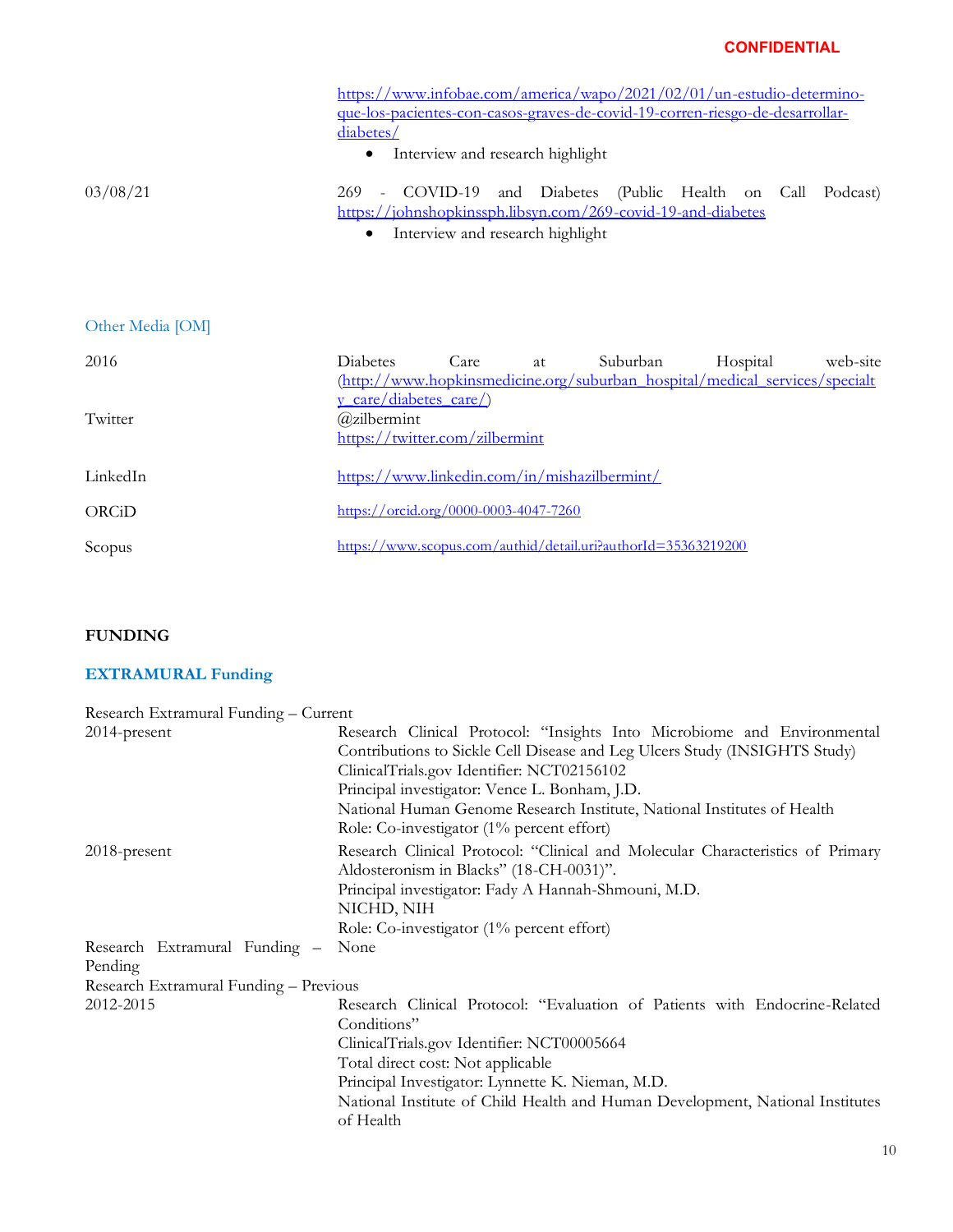|                                       | Role: Co-investigator $(5\%$ percent effort)                                   |
|---------------------------------------|--------------------------------------------------------------------------------|
| 2013-2020                             | Research Clinical Protocol: "A Clinical and Genetic Investigation of Pituitary |
|                                       | Tumors and Related Hypothalamic Disorders"                                     |
|                                       | ClinicalTrials.gov Identifier: NCT00001595                                     |
|                                       | Total direct cost: Not applicable                                              |
|                                       | Principal Investigator: Constantine A. Startakis, M.D.                         |
|                                       | National Institute of Child Health and Human Development, National Institutes  |
|                                       | of Health                                                                      |
|                                       | Role: Co-investigator (1% percent effort)                                      |
| 2013-2020                             | Research Clinical Protocol: "Clinical and Molecular Analysis of ACTH-          |
|                                       | Independent Steroid Hormone Production in Adrenocortical Tissue"               |
|                                       | ClinicalTrials.gov Identifier: NCT00005927                                     |
|                                       | Total direct cost: Not applicable                                              |
|                                       | Principal Investigator: Constantine A. Stratakis, M.D.                         |
|                                       | National Institute of Child Health and Human Development, National Institutes  |
|                                       | of Health                                                                      |
|                                       | Role: Co-investigator (1% percent effort)                                      |
| 2016-2017                             | Research Clinical Protocol: "Personalized Approach to the Management of        |
|                                       | Diabetes/Prediabetes and Its Complications: A Natural History Study" (T-DK-    |
|                                       | 0507                                                                           |
|                                       | Principal investigator: Ranganath Muniyappa, M.D.                              |
|                                       | NIDDK, NIH                                                                     |
|                                       | Role: Co-investigator (2% percent effort)                                      |
| 2015-2019                             | Research Clinical Protocol: "ARMC5 gene mutations and hypertension in African  |
|                                       | Americans: Minority Health-GRID study."                                        |
|                                       | Principal investigator: Gary H. Gibbons, M.D.                                  |
|                                       | National Human Genome Research Institute (NHGRI),                              |
|                                       | Genomics of Metabolic, Cardiovascular and Inflammatory Disease Branch,         |
|                                       | Cardiovascular Section                                                         |
|                                       | Role: Co-principal investigator (5% percent effort)                            |
| <b>Educational Extramural Funding</b> | None                                                                           |
| Clinical Extramural Funding           | None                                                                           |
| System Innovation or Quality          | None                                                                           |
| Improvement Extramural Funding        |                                                                                |

#### **INTRAMURAL Funding**

Research Intramural Funding-current 2017-present Research Clinical Protocol: "Development and validation of a model to predict insulin-associated hypoglycemia among hospitalized patients" Principal investigator: Nestoras Mathioudakis, M.D. Role: Co-investigator (1% percent effort) 2019-present Scholarly project: "Effect of Inpatient Diabetes Management Service on Hypoglycemia Rate of hospitalized patients" Principal investigator: Mihail Zilbermint, M.D. Role: Principal Investigator (2% percent effort) 2020-present Research Clinical Protocol: "Interventions in inpatient glycemic control" Principal investigator: Andrew Demidowich, M.D. Role: Co-investigator (1% percent effort) Educational Intramural Funding None Clinical Intramural Funding None System Innovation or Quality Improvement Intramural Funding None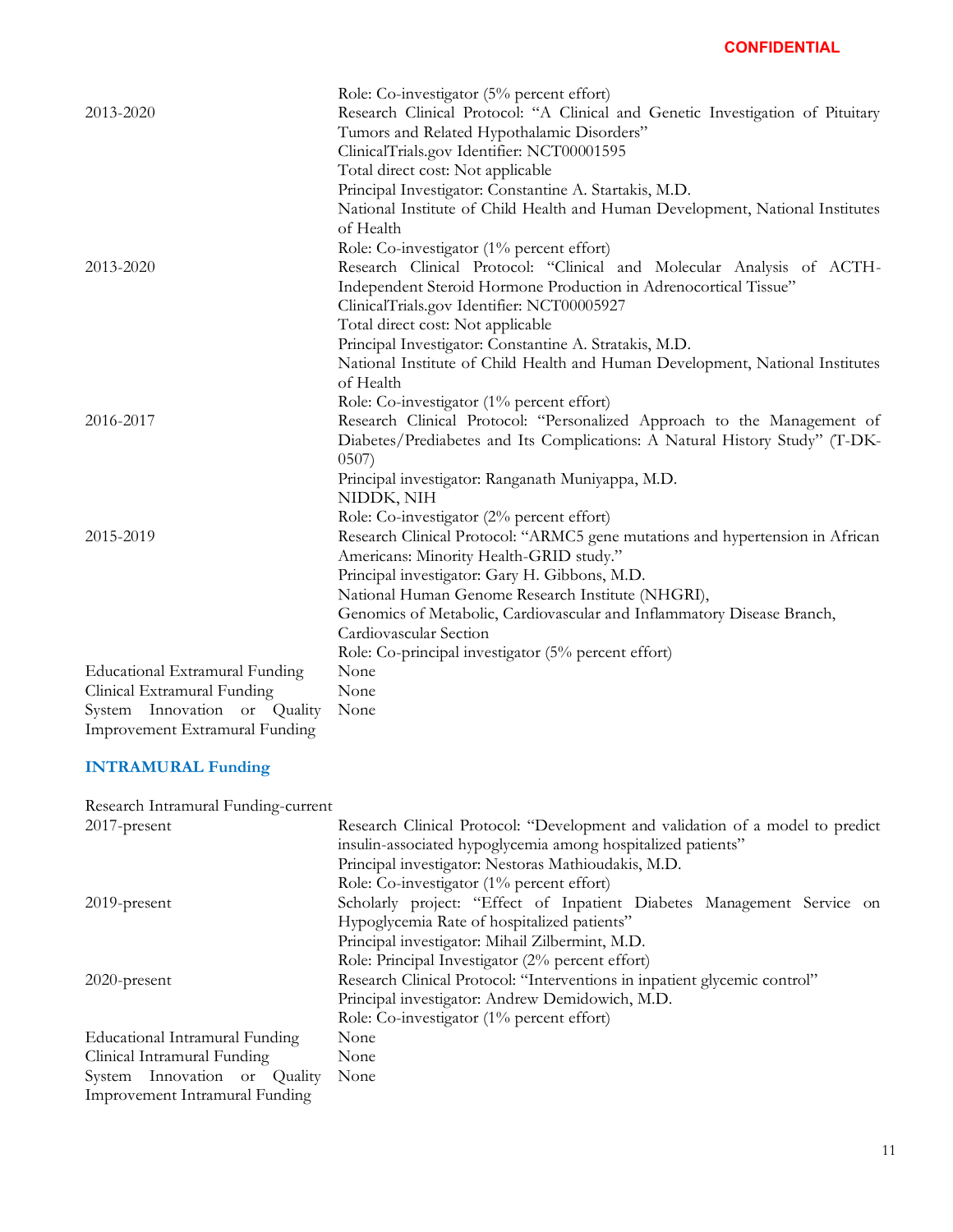| Past      |                                                                                     |
|-----------|-------------------------------------------------------------------------------------|
| 2018-2019 | Research Study: "The Low Carbohydrate, High Fat Diet and Glycemic Control in        |
|           | Patients with Type 2 Diabetes: Experience from a Community-Based Cohort"            |
|           | Principal investigator: Shabina Ahmed, M.D.                                         |
|           | Role: Co-investigator $(2\%$ percent effort)                                        |
| 2014-2019 | Research Study: "Determining patterns of insulin use at Johns Hopkins Hospital      |
|           | as contributing factors of significant hyperglycemic and hypoglycemic events."      |
|           | Principal investigator: Sherita H. Golden, M.D.                                     |
|           | Role: Co-investigator (2% percent effort)                                           |
| 2016-2017 | Research Clinical Protocol: "Medication reconciliation of glucose-lowering          |
|           | medications during hospitalization for patients with type 2 diabetes and prevalence |
|           | of contraindications to non-insulin therapy after discharge"                        |
|           | Principal investigator: Nestoras Mathioudakis, M.D.                                 |
|           | Role: Co-investigator (1% percent effort)                                           |

## **CLINICAL ACTIVITIES**

## Clinical Focus

I am focused on inpatient diabetes management and inpatient endocrinology. In 2019, I was selected as a member of the Academy of Clinical Excellence (ACE) at Johns Hopkins Community Physicians. This Academy parallels efforts of the prestigious Miller-Coulson Academy. As with the Miller Coulson Academy, membership requires a peer nomination and rigorous review process of a personal portfolio by internal and external reviewers. Since this selection, I contributed to the academy's goal of promoting and highlighting clinical excellence at JHCP for the benefit of the community that we serve.

#### **Certification**

| 2008-present                              | Educational Commission for Foreign Medical Graduates Certificate, #07276009    |
|-------------------------------------------|--------------------------------------------------------------------------------|
| Medical, other state/government licensure |                                                                                |
| 2009-present                              | Advanced Cardiac Life Support license, American Heart Association              |
| 2009-present                              | Basic Life Support license, American Heart Association                         |
| 2012-present                              | Physician and Surgeon, Maryland Board of Physicians, #D007**07                 |
| 2012-present                              | Controlled Dangerous Substances License, Maryland, #M76**6                     |
| 2013-present                              | Controlled Substance Registration (DEA), #FZ4****53                            |
| 2021-present                              | Physician and Surgeon, Washington D.C., MD04**80                               |
| Boards, other specialty certification     |                                                                                |
| 2012-present                              | Board Certified, American Board of Internal Medicine, #333666                  |
| 2014-present                              | Board Certified, Endocrinology, Diabetes and Metabolism, sub-board of American |
| Clinical (Service) Responsibilities       | Board of Internal Medicine, #333666                                            |
| 2013-present                              | "Camp Possibilities" for children with type 1 diabetes, Darlington, MD,        |
|                                           | Role: Endocrinologist, 5 days per year                                         |
| 2013-present                              | Johns Hopkins Community Physicians at Suburban Hospital, Bethesda, MD.         |
|                                           | Role: Endocrine Hospitalist                                                    |
|                                           | Role: Hospitalist Attending                                                    |
| 2014-2015                                 | Endocrinology, Diabetes and Metabolism clinic at Suburban MobileMed,           |
|                                           | Bethesda, MD                                                                   |

Role: Junior attending, 1 day per month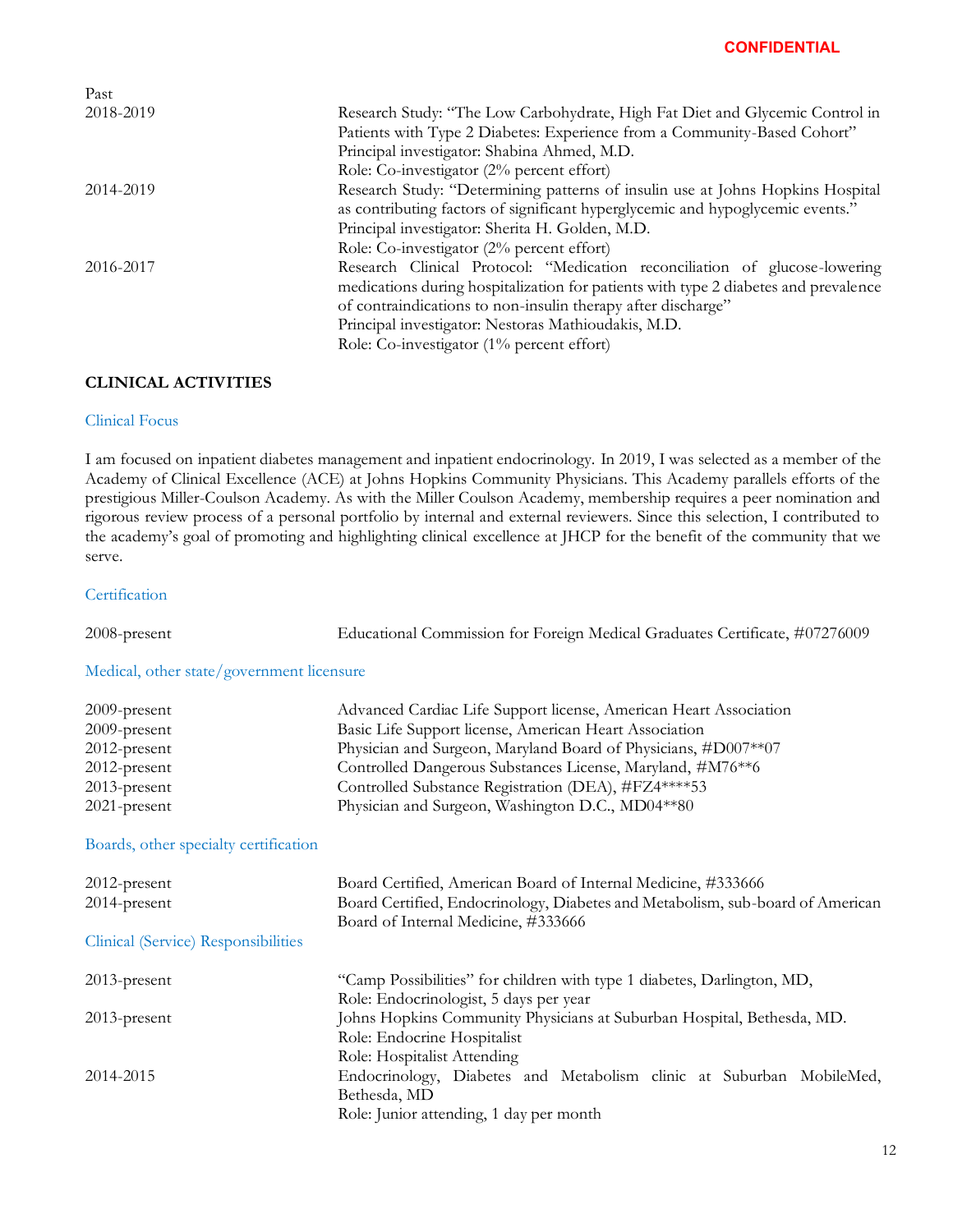### Clinical Productivity

| FY 2017 | Adj. target RVU: 3522   Achieved: 4934   Variance +40.01% |
|---------|-----------------------------------------------------------|
| FY 2018 | Adj. target RVU: 3635   Achieved: 3876   Variance +6.63%  |
| FY 2019 | Adj. target RVU: 2473   Achieved: 2988   Variance +20.82% |
| FY 2020 | Adj. target RVU: 2800   Achieved: 4984   Variance +43.82% |

#### Clinical Draw from outside local/regional area

I am a Hospitalist Endocrinologist and my clinical draw is completely dependent on hospital draw (most of the patients who are seen are from the National Capital Region).

Membership in or examiner for specialty board

None

#### Clinical Program Building / Leadership

I established the first inpatient diabetes management service at Suburban Hospital and partnered with the transitional guide nurses and Community Health & Wellness to grow the program. This initiative helped reduce readmissions, lengthof-stay and save the hospital over \$953 thousand from January 2016 through June 2017. This program was regionally recognized and expanded to Howard County General Hospital. As Director of Endocrinology, Diabetes and Metabolism at JHCP, I oversee the clinical efforts of the endocrine groups at Suburban Hospital and HCGH, which together comprise four full-time and fourteen part-time providers. These groups have a history of sustained clinical excellence. Both programs have been recognized for their excellence with JHM Clinical Excellence Awards.

In 2018, I was named Division Chief of Endocrinology, and in 2020, I was selected as a Chair of the Department of Medicine at Suburban Hospital.

| $10/31/15$ -present | Designed and implemented the Inpatient Endocrine and Diabetes Management    |
|---------------------|-----------------------------------------------------------------------------|
|                     | Service, Suburban Hospital, Bethesda, MD                                    |
| $11/05/15$ -present | Established the Glucose Steering Committee at Suburban Hospital             |
| $01/07/16$ -present | Assisted in designing and implementing the train-the-trainer Diabetes Nurse |
|                     | Champion initiative, Suburban Hospital, Bethesda, MD                        |
| $01/10/16$ -present | Assisted in designing and implementing Fine Tune Your Diabetes classes      |
| $08/06/18$ -present | Designed and implemented a new position of Diabetes Nurse Practitioner and  |
|                     | expanded of Endocrinology and Inpatient Diabetes Management Service at      |
|                     | Suburban Hospital                                                           |
| $08/20/18$ -present | Designed and implemented the Inpatient Endocrine and Diabetes Management    |
|                     | Service, Howard County General Hospital, Columbia, MD                       |

Clinical Demonstration Activities to external audience, on or off campus

| 2018 | Clinical demonstration of Inpatient Endocrine and Diabetes Management Service<br>(IDMS) to Howard County General Hospital. Visited Suburban Hospital.<br>Discussion on design of the IDMS, Glucose Steering Committee and general<br>clinical operations.                                                                               |
|------|-----------------------------------------------------------------------------------------------------------------------------------------------------------------------------------------------------------------------------------------------------------------------------------------------------------------------------------------|
| 2019 | Suburban site visit by: Michael Taylor, CDE. Role: Organizer.<br>Clinical demonstration of Inpatient Endocrine and Diabetes Management Service<br>(IDMS) to Sibley Hospital. Visited Suburban Hospital. Discussion on design of<br>the IDMS, Glucose Steering Committee.<br>Suburban site visit by: Juliann DeStefano. Role: Organizer. |

Development of nationally/internationally recognized clinical standard of care None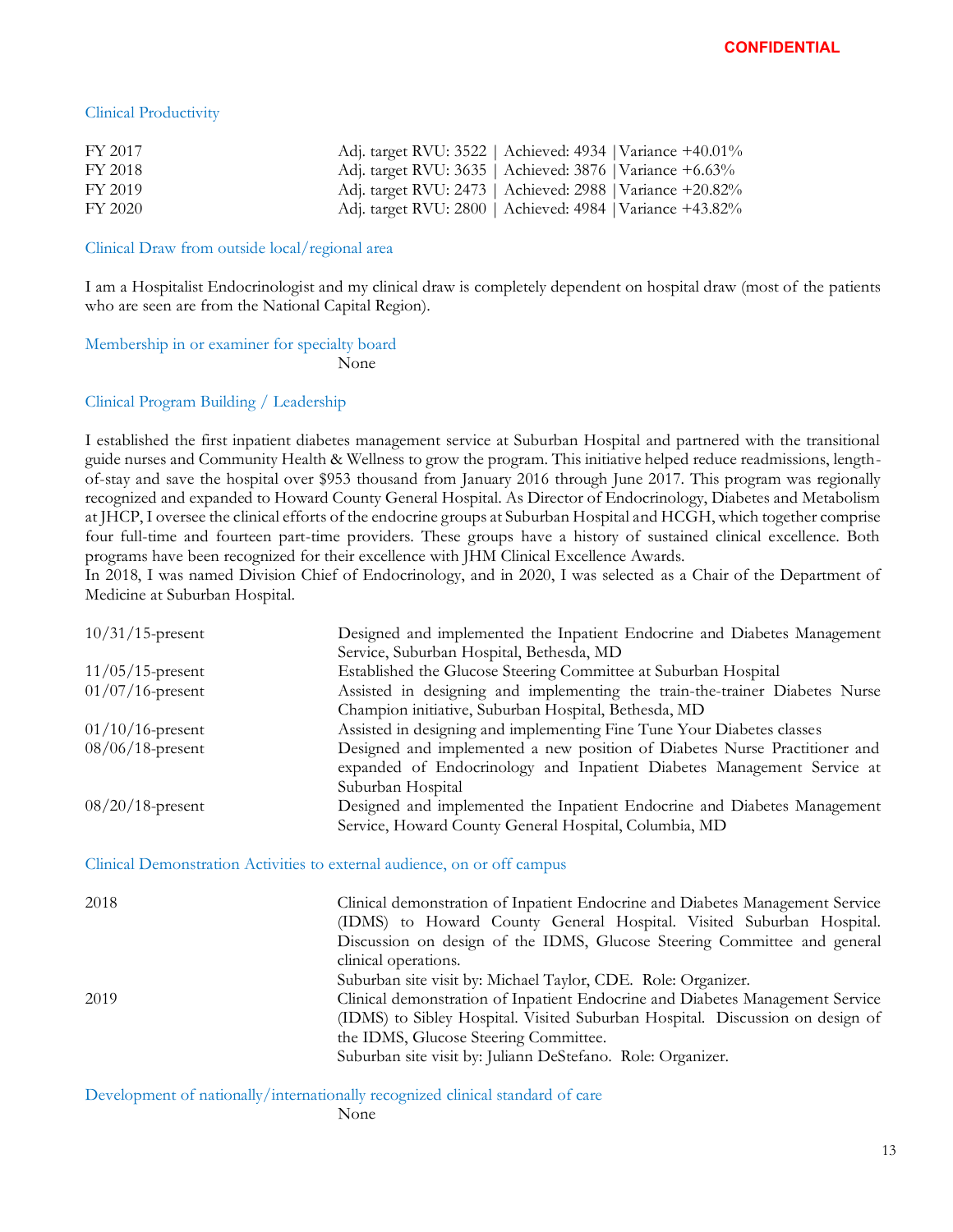## **EDUCATIONAL ACTIVITIES**

#### Educational Focus

I am a passionate educator and I spend considerable time teaching. I precept at the endocrinology fellow's clinic at the Johns Hopkins Outpatient Center and Johns Hopkins Comprehensive Diabetes Center. Additionally, I enjoy teaching allied health professionals. I precepted the endocrinology and diabetes rotation of 18 nurse practitioners at the Johns Hopkins School of Nursing, and assisted in training 10 PGY1 pharmacy residents at Suburban Hospital and more than 20 hospitalists at HCGH and Suburban.

I am recognizing that diabetes is a rapidly developing field with new technologies and anti-diabetes medications being approved by the FDA almost monthly. I established the first Diabetes Symposium for primary care providers at Suburban Hospital in 2016. This has since become a biannual event involving community endocrinologists and faculty from JH SOM, NIH and Kaiser Permanente as speakers. More than 300 primary care providers, endocrinologists, advance practice providers and nurse practitioners have participated in these symposia.

#### **Teaching**

Classroom instruction

| JHMI/Regional |                                                                                                                         |
|---------------|-------------------------------------------------------------------------------------------------------------------------|
| 11/11/15      | Lecturer, "Inpatient diabetes management", clinical nurses at the Medical Unit<br>4400, Suburban Hospital, Bethesda, MD |
| 11/17/15      | Lecturer, "Inpatient diabetes management", clinical nurses the Continuing                                               |
|               | Decision Unit, Suburban Hospital, Bethesda, MD                                                                          |
| 11/17/15      | Lecturer, Research nurses at NIH Clinical Center, "Primary aldosteronism",                                              |
|               | National Institutes of Health, Bethesda, MD.                                                                            |
| 11/20/15      | Lecturer, "Inpatient diabetes management", clinical nurses at the Surgical Unit at                                      |
|               | Suburban Hospital, Bethesda, MD                                                                                         |
| 11/20/15      | Lecturer, "Inpatient diabetes management", general nursing counsel, Suburban                                            |
|               | Hospital, Bethesda, MD                                                                                                  |
| 11/23/15      | Lecturer, "Inpatient diabetes management", clinical nurses at the Medical Unit                                          |
|               | 4300 at Suburban Hospital, Bethesda, MD                                                                                 |
| 12/01/15      | Lecturer, "Inpatient diabetes management", clinical nurses at the Orthopedic Unit                                       |
|               | at Suburban Hospital, Bethesda, MD                                                                                      |
| 12/09/15      | Lecturer, "Inpatient diabetes management", clinical nurses at the Oncology Unit at                                      |
|               | Suburban Hospital, Bethesda, MD                                                                                         |
| 12/16/15      | Lecturer, "Inpatient diabetes management", clinical nurses at the Intensive Care                                        |
|               | Unit at Suburban Hospital, Bethesda, MD                                                                                 |
| 12/17/15      | Lecturer, "Discharge instruction for patients with diabetes", Internal Medicine                                         |
|               | Physicians and Hospitalist providers, Suburban Hospital, Bethesda, MD                                                   |
| 12/18/15      | Lecturer, "Insulin pumps and inpatient diabetes management", General nursing                                            |
|               | counsel, Suburban Hospital, Bethesda, MD                                                                                |
| 01/14/16      | Lecturer, "Perioperative diabetes management", clinical nurses at the Postoperative                                     |
|               | Unit, Suburban Hospital, Bethesda, MD                                                                                   |
| 01/15/16      | Lecturer, "Hypoglycemia management", general nursing counsel, Suburban                                                  |
|               | Hospital, Bethesda, MD                                                                                                  |
| 01/15/16      | Lecturer, "Inpatient diabetes management", clinical nurses at the Oncology Unit,                                        |
|               | Suburban Hospital, Bethesda, MD                                                                                         |
| 01/18/16      | Lecturer, "Hyperglycemia case-study", clinical nurses at the Progressive Care Unit,                                     |
|               | Suburban Hospital, Bethesda, MD                                                                                         |
| 01/21/16      | Lecturer, "Perioperative diabetes management", clinical nurses at the Postoperative                                     |
|               | Unit, Suburban Hospital, Bethesda, MD                                                                                   |
| 01/21/16      | Lecturer, "Hyperglycemia case-study", Internal Medicine Physicians and                                                  |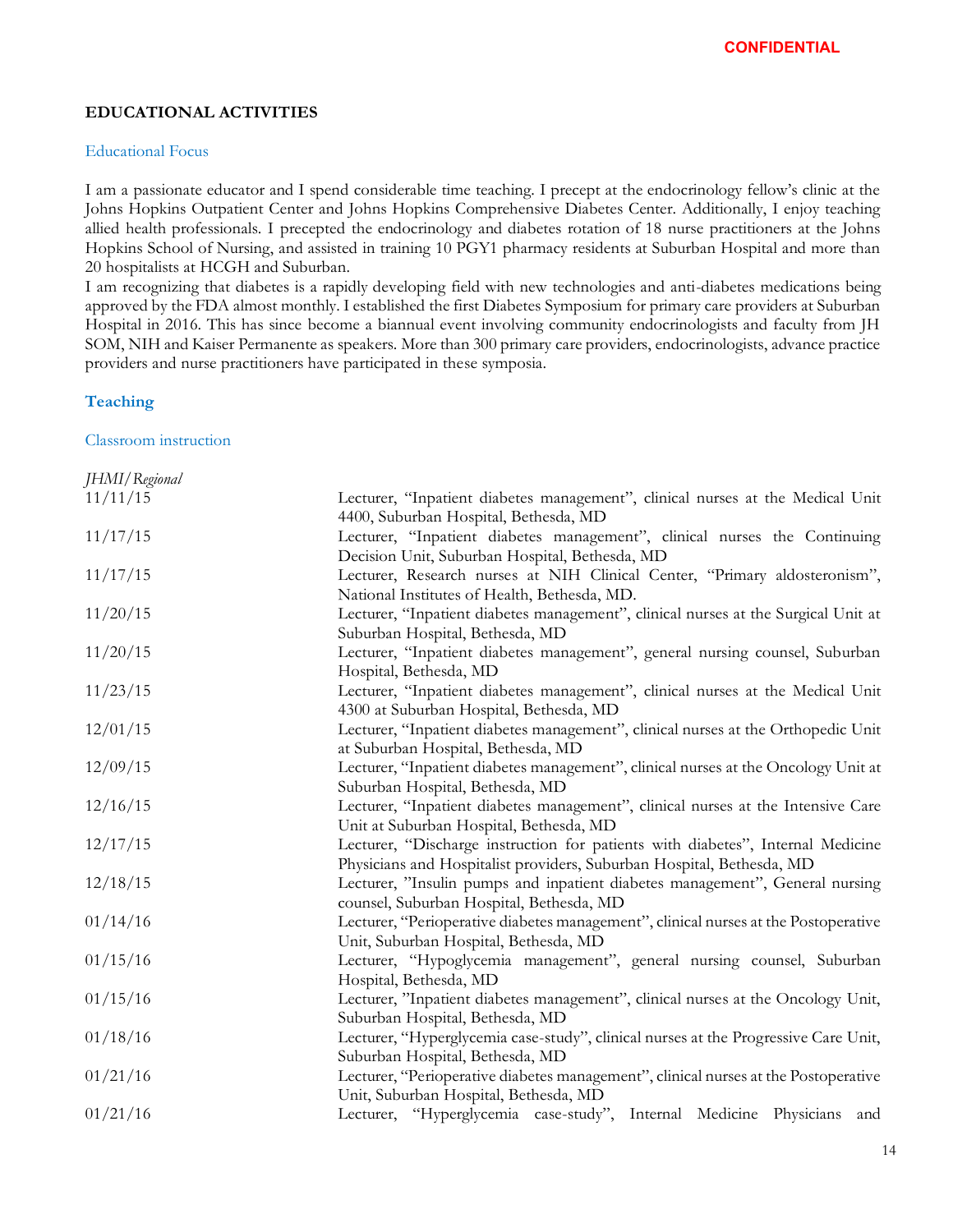|          | Hospitalist providers, Suburban Hospital, Bethesda, MD                               |
|----------|--------------------------------------------------------------------------------------|
| 02/19/16 | Lecturer, "Hypoglycemia and hyperglycemia management", general nursing               |
|          | counsel, Suburban Hospital, Bethesda, MD                                             |
| 02/22/16 | Lecturer, "Inpatient diabetes management", clinical nurses at the Intensive Care     |
|          | Unit, Suburban Hospital, Bethesda, MD                                                |
| 02/23/16 | Lecturer, "Inpatient diabetes management", clinical nurses at the Behavioral Care    |
|          | Unit, Suburban Hospital, Bethesda, MD                                                |
| 02/23/16 | Lecturer, "Challenging cases of diabetes management", clinical nurses at the         |
|          | Continuing Decision Unit, Suburban Hospital, Bethesda, MD                            |
| 03/15/16 | Lecturer, "Hypoglycemia management", Diabetes Nurse Champions, Suburban              |
|          |                                                                                      |
|          | Hospital, Bethesda, MD                                                               |
| 03/16/16 | Lecturer, "Hypoglycemia management", clinical nurses at the Intensive Care Unit,     |
|          | Suburban Hospital, Bethesda, MD                                                      |
| 03/22/16 | Lecturer, "Hypoglycemia management" for nurses in the Medical 4300 Unit at           |
|          | Suburban Hospital, Bethesda, MD                                                      |
| 03/22/16 | Lecturer, "Inpatient diabetes management", Clinical Pharmacists, Suburban            |
|          | Hospital, Bethesda, MD                                                               |
| 04/07/16 | Lecturer, "Hypoglycemia and steroid-induced hyperglycemia management",               |
|          | Surgical Physician Assistants, Suburban Hospital, Bethesda, MD                       |
| 04/25/16 | Lecturer, "Use of nutritional insulin in the hospital", Internal Medicine Physicians |
|          | and Hospitalist providers, Suburban Hospital, Bethesda, MD                           |
| 05/03/16 | Lecturer, "Why should I not hold nutritional insulin", Clinical nurses at the        |
|          | Medical 4300 Unit, Suburban Hospital, Bethesda, MD                                   |
| 05/13/16 | Lecturer, "Inpatient diabetes management", Nurse Practitioners and Emergency         |
|          | Room Physicians, CDU, Suburban Hospital, Bethesda, MD                                |
| 05/16/16 | Lecturer, "Hypoglycemia management", Clinical Nurses at the Oncology 6300            |
|          | Unit, Suburban Hospital, Bethesda, MD                                                |
| 05/19/16 | Lecturer, "Hypoglycemia management", Clinical Nurses at the Oncology 6300            |
|          | Unit, Suburban Hospital, Bethesda, MD                                                |
| 06/28/16 | Lecturer, "Diabetes ketoacidosis and hyperosmolar hyperglycemic state", ICU          |
|          | nurses, Suburban Hospital, Bethesda, MD                                              |
| 06/28/16 | Lecturer, "Diabetes and exercise", Exercise physiologists, Suburban Hospital,        |
|          | Bethesda, MD                                                                         |
| 07/19/16 | Lecturer, "Hypoglycemia management". Clinical nurses at the 4400 Nursing Unit,       |
|          | Suburban Hospital, Bethesda, MD                                                      |
| 08/19/16 | Lecturer, "Adjusting basal-bolus insulin", Nurse Practitioners and Emergency         |
|          | Room Physicians, CDU, Suburban Hospital, Bethesda, MD                                |
| 09/22/16 | Lecturer, "Nutritional insulin management", Clinical nurses and nursing students,    |
|          | Medical 4300 Unit, Suburban Hospital, Bethesda, MD                                   |
| 09/30/16 | Lecturer, "Nutritional insulin management", Clinical nurses and nursing students,    |
|          | Medical 4300 Unit, Suburban Hospital, Bethesda, MD                                   |
| 10/04/16 | Lecturer, "Nutritional insulin management", Clinical nurses and nursing students,    |
|          | Medical 4400 Unit, Suburban Hospital, Bethesda, MD                                   |
| 10/07/16 | Lecturer, "Nutritional insulin management", Clinical nurses and nursing students,    |
|          | Medical 4400 Unit, Suburban Hospital, Bethesda, MD                                   |
| 10/18/16 |                                                                                      |
|          | Lecturer, "Nutritional insulin management" for nurses in Progressive Care Unit at    |
|          | Suburban Hospital, Bethesda, MD                                                      |
| 10/28/16 | Lecturer, "Nutritional insulin management" for nurses in Progressive Care Unit at    |
|          | Suburban Hospital, Bethesda, MD                                                      |
| 11/14/16 | Lecturer, "Hypoglycemia management", Nursing residency program, Suburban             |
|          | Hospital, Bethesda, MD                                                               |
| 11/17/16 | Lecturer, Research nurses at NIH Clinical Center, "Primary aldosteronism",           |
|          | National Institutes of Health, Bethesda, MD.                                         |
| 11/21/16 | Lecturer, "Basics of Diabetes Education", Clinical Nurses at Medical 4400 Unit,      |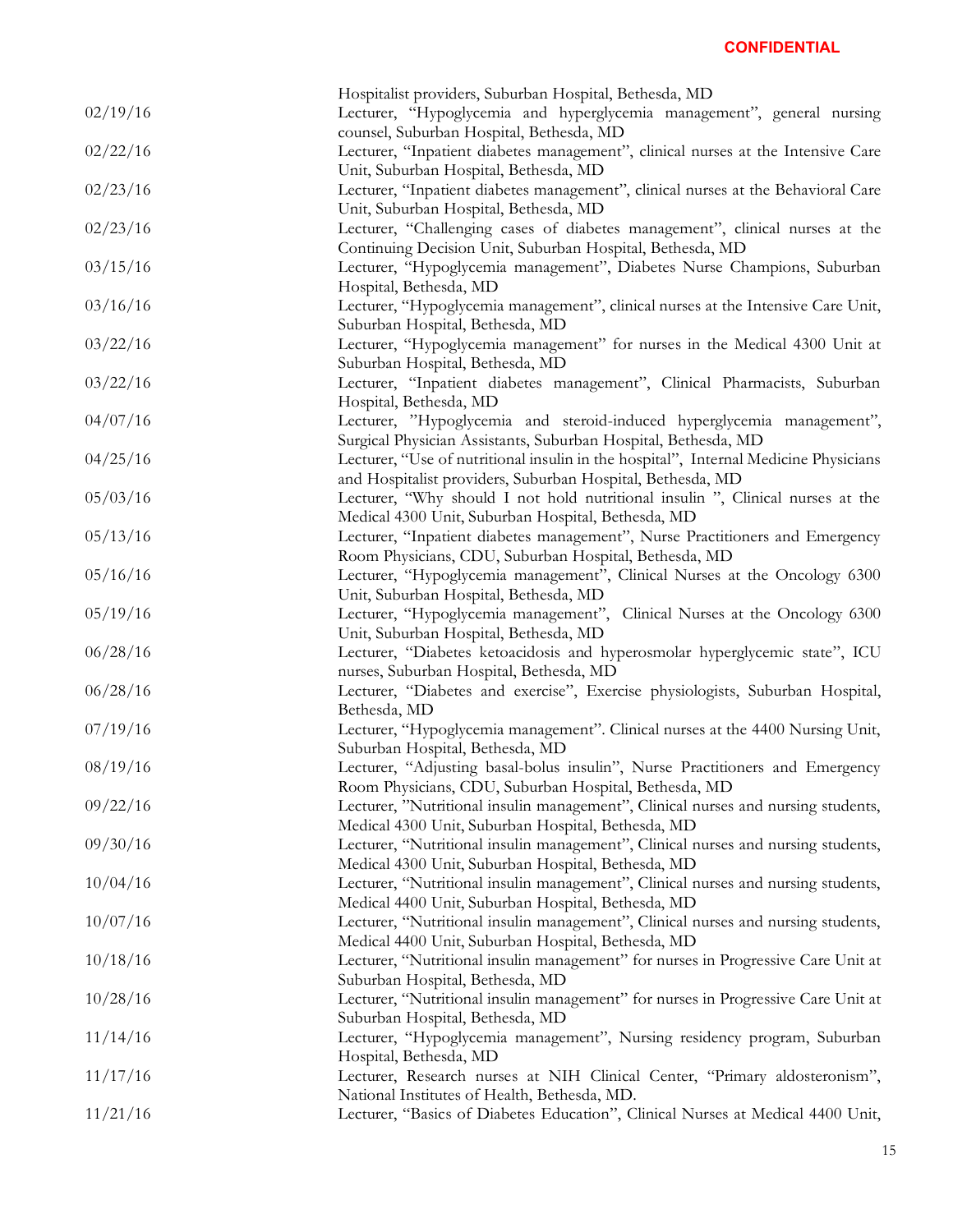|          | Suburban Hospital, Bethesda, MD                                                                                                                                     |
|----------|---------------------------------------------------------------------------------------------------------------------------------------------------------------------|
| 11/22/16 | Lecturer, "Challenging cases of diabetes management", Clinical nurses, 6400                                                                                         |
|          | Continuing Decision Unit, Suburban Hospital, Bethesda, MD                                                                                                           |
| 11/28/16 | Lecturer, "Basics of Diabetes Education" for nurses at Medical 4400 Unit at                                                                                         |
|          | Suburban Hospital, Bethesda, MD                                                                                                                                     |
| 12/02/16 | Lecturer, "Insulin pens", Clinical Nurses, Medical 4400 Unit, Suburban Hospital,                                                                                    |
|          | Bethesda, MD                                                                                                                                                        |
| 12/05/16 | Lecturer, "Adjusting subcutaneous insulin", Nurse Practitioners and Emergency                                                                                       |
|          | Room Physicians, CDU, Suburban Hospital, Bethesda, MD                                                                                                               |
| 02/28/17 | Lecturer, "Transitioning IV to SC insulin", ICU Physicians, Suburban Hospital,                                                                                      |
|          | Bethesda, MD, 5 Attended.                                                                                                                                           |
| 03/01/17 | Lecturer, "Safety of insulin", Diabetes Nurse Champions, Suburban Hospital,                                                                                         |
|          | Bethesda, MD. 15 Attended.                                                                                                                                          |
| 06/15/17 | Lecturer, "Initiating and adjusting subcutaneous insulin", Physicians Assistants at                                                                                 |
|          | the Department of Surgery, Suburban Hospital, Bethesda, MD, 12 attended                                                                                             |
| 06/22/17 |                                                                                                                                                                     |
|          | Lecturer, "Management of Nutritional insulin in patients who are NPO", clinical<br>nurses and nursing students, Surgical/Ortho Unit at Suburban Hospital, Bethesda, |
|          |                                                                                                                                                                     |
|          | MD, 14 attended.                                                                                                                                                    |
| 06/27/17 | Lecturer, "Insulin pump management", Clinical Nurses, Medical 4400 Unit,                                                                                            |
|          | Suburban Hospital, Bethesda, MD                                                                                                                                     |
| 06/28/17 | Lecturer, "Management of Nutritional insulin in patients who are NPO", clinical                                                                                     |
|          | nurses and nursing students, Surgical/Ortho Unit at Suburban Hospital, Bethesda,                                                                                    |
|          | MD, 12 attended.                                                                                                                                                    |
| 07/17/17 | Lecturer, "Management of Nutritional insulin in patients who are NPO", Clinical                                                                                     |
|          | Nurses, Suburban Hospital, Bethesda, MD, 9 attended                                                                                                                 |
| 07/27/17 | Lecturer, "Insulin pump management", Clinical nurses at Behavioral 7300 Unit,                                                                                       |
|          | Suburban Hospital, Bethesda, MD 5 attended.                                                                                                                         |
| 07/31/17 | Lecturer, "Initiating subcutaneous insulin", PGY-1, Pharmacy residents and                                                                                          |
|          | students, Suburban Hospital, Bethesda, MD, 5 attended.                                                                                                              |
| 08/07/17 | Lecturer, "Basal bolus insulin therapy in patients who are receiving tube feedings",                                                                                |
|          | PGY-1 Pharmacy residents, students and Clinical Pharmacists at Suburban                                                                                             |
|          | Hospital, Bethesda, MD, 5 attended.                                                                                                                                 |
| 08/14/17 | Lecturer, "Adjusting bolus insulin therapy in patients with diabetes", PGY-1                                                                                        |
|          | Pharmacy residents, students and Clinical Pharmacists at Suburban Hospital,                                                                                         |
|          | Bethesda, MD, 6 attended.                                                                                                                                           |
| 08/28/17 | Lecturer, "Bed-time hypoglycemic protocol", clinical nurses Surgical/Ortho-                                                                                         |
|          | Neuro Unit at Suburban Hospital, Bethesda, MD, 7 attended.                                                                                                          |
| 09/11/17 | Lecturer, "Diabetes in patients undergoing cardiac rehabilitation", Cardiac                                                                                         |
|          | rehabilitation nurses at Suburban Hospital, Bethesda, MD, 10 attended.                                                                                              |
| 09/18/17 | Lecturer, "Bed-time hypoglycemic protocol", clinical nurses Surgical Unit at                                                                                        |
|          | Suburban Hospital, Bethesda, MD, 5 attended.                                                                                                                        |
| 01/23/18 | Lecturer," Insulin pump management", Clinical nurses at 4400 Unit, Suburban                                                                                         |
|          | Hospital, Bethesda, MD 6 attended.                                                                                                                                  |
| 01/25/18 | Lecturer, "Hypoglycemia and bed-time protocol", Clinical nurses, Medical 4300                                                                                       |
|          | Unit, Suburban Hospital, Bethesda, MD. 16 attended.                                                                                                                 |
| 02/01/18 | Lecturer," Hypoglycemia and bed-time protocol", Clinical nurses, Medical 4300                                                                                       |
|          | Unit, Suburban Hospital, Bethesda, MD. 12 attended.                                                                                                                 |
| 03/09/18 | Lecturer, "Initiating basal-bolus insulin and calculating insulin total daily dose",                                                                                |
|          | Nurse Practitioners and Emergency Room Physicians, CDU, Suburban Hospital,                                                                                          |
|          | Bethesda, MD. 5 attended.                                                                                                                                           |
| 03/09/18 | Lecturer, "Insulin pump management", Clinical nurses and nursing students at                                                                                        |
|          | 4300 Unit, Suburban Hospital, Bethesda, MD. 10 attended.                                                                                                            |
| 04/02/18 | Facilitator and lecturer, "Insulin pump management", Clinical Pharmacists at                                                                                        |
|          | Suburban Hospital, Suburban Hospital, Bethesda, MD. 5 attended.                                                                                                     |
|          |                                                                                                                                                                     |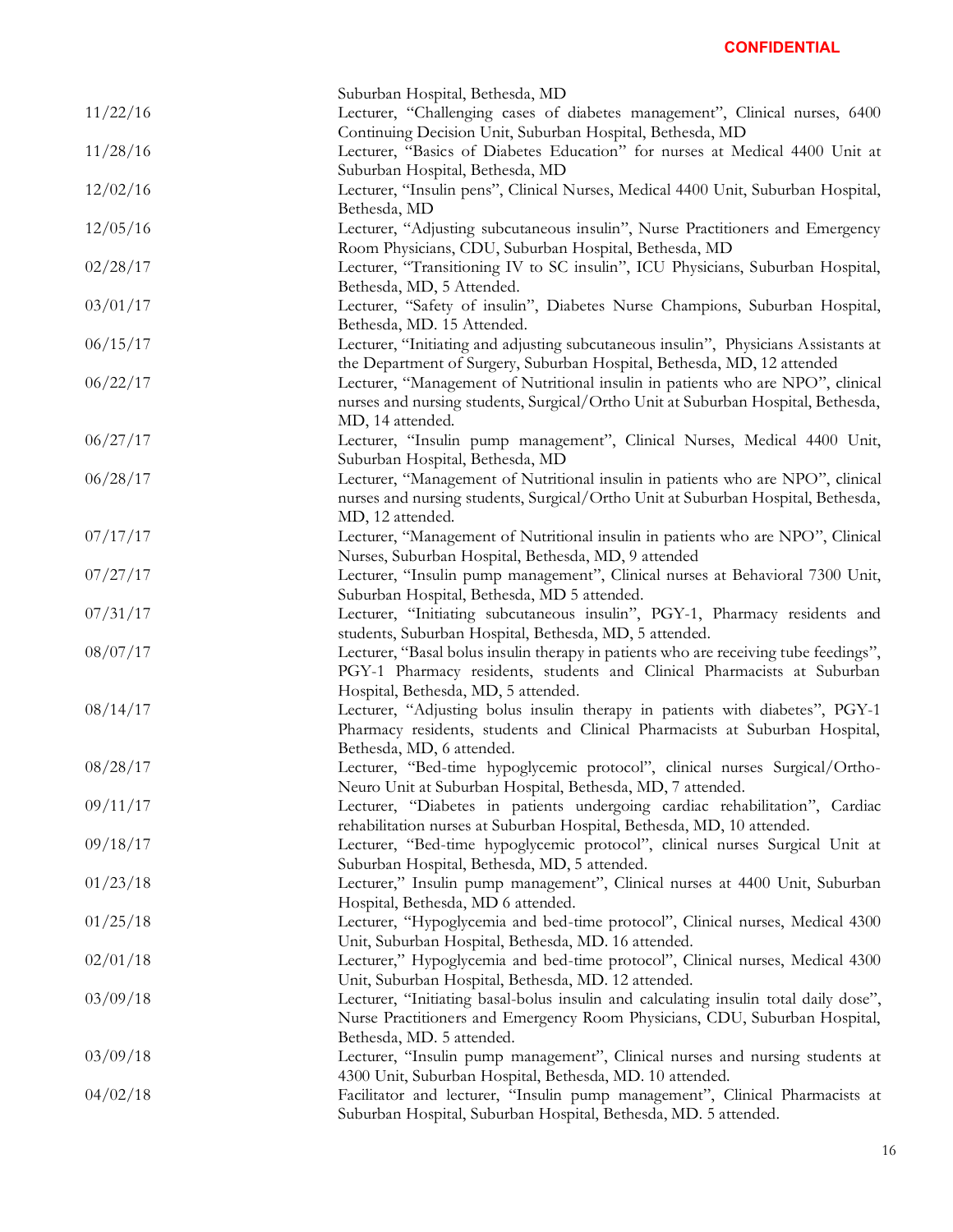| 04/05/18 | Lecturer, "Initiation of insulin basal-bolus therapy", Surgical Physician Assistants,<br>Suburban Hospital, Bethesda, MD. 12 attended                                                                       |
|----------|-------------------------------------------------------------------------------------------------------------------------------------------------------------------------------------------------------------|
| 04/10/18 | Facilitator and lecturer, "Insulin pump management for Physicians and Hospitalists                                                                                                                          |
| 04/10/18 | at Suburban Hospital", Suburban Hospital, Bethesda, MD. 5 attended.<br>Facilitator and lecturer, "Insulin pump management for Physicians and Hospitalists                                                   |
| 04/10/18 | at Suburban Hospital", Suburban Hospital, Bethesda, MD. 5 attended.<br>Facilitator, "Insulin pump management" for nurses at 4300 Unit at Suburban<br>Hospital, Suburban Hospital, Bethesda, MD. 6 attended. |
| 04/12/18 | Lecturer, "Adjustment of insulin basal-bolus therapy", Surgical Physician<br>Assistants and PA students, Suburban Hospital, Bethesda, MD. 10 attended                                                       |
| 04/26/18 | Lecturer, "Insulin pump management", Clinical nurses at 7300 Behavioral Unit,<br>Suburban Hospital, Bethesda, MD. 6 attended.                                                                               |
| 06/11/18 | Lecturer, "Management of Nutritional and basal insulin in patients who are NPO",<br>clinical nurses, Surgical/Ortho Unit at Suburban Hospital, Bethesda, MD, 5<br>attended.                                 |
| 06/11/18 | Lecturer, "Management of Nutritional and basal insulin in patients who are NPO",<br>Clinical nurses at Behavioral 7300 Unit, Suburban Hospital, Bethesda, MD 6<br>attended.                                 |
| 06/26/18 | Lecturer, "Insulin pump management and documentation", Clinical nurses at 4300<br>Unit, Suburban Hospital, Bethesda, MD. 6 attended.                                                                        |
| 07/17/18 | Lecturer, "Insulin pump management and documentation", Clinical nurses at 7300<br>Unit, Suburban Hospital, Bethesda, MD. 5 attended.                                                                        |
| 08/03/18 | Lecturer, "Management of Nutritional and basal insulin in patients who are NPO<br>and eating", Clinical nurses at 4300 Medical Unit, Suburban Hospital, Bethesda,<br>MD 6 attended.                         |
| 10/08/18 | Lecturer, "Initiating basal-bolus insulin and calculating insulin total daily dose",<br>Hospitalists and Intensivists at HCGH, Columbia, MD. 5 attended.                                                    |
| 10/29/18 | Lecturer, "How to discharge uninsured patient on insulin". Hospitalists at HCGH,<br>Columbia, MD.                                                                                                           |
| 11/02/18 | Lecturer, "Nutritional insulin and hypoglycemia protocol". Clinical nurses at 4400<br>Unit, Suburban Hospital, Bethesda, MD. 7 attended.                                                                    |
| 06/10/19 | Lecturer, "SIADH and DI: management in the hospital's setting". Clinical<br>Pharmacist and Pharmacy resident at Suburban Hospital, Suburban Hospital,<br>Bethesda, MD. 2 attended.                          |
| 08/07/19 | Lecturer, "Inpatient Diabetes Management, Clinical Pharmacists and Dietitians at<br>Suburban Hospital", Suburban Hospital, Bethesda, MD. 7 attended.                                                        |
| 08/08/19 | Lecturer, "Insulin management in patients on tube feedings. Diabetes<br>Management," Clinical Pharmacists and Dietitians at Suburban Hospital, Suburban<br>Hospital, Bethesda, MD. 7 attended.              |
| 08/21/19 | Lecturer, "Hypoglycemia protocol". Clinical nurses and technologists at 4400 Unit,<br>Suburban Hospital, Bethesda, MD. 12 attended.                                                                         |
| 09/12/19 | Lecturer, "Insulin pump management and documentation", Clinical nurses at 7300<br>Unit, Suburban Hospital, Bethesda, MD. 8 attended.                                                                        |
| 11/01/19 | Lecturer, "Insulin pump management and documentation", Clinical nurses and<br>nursing students at 4300 Medical Unit, Suburban Hospital, Bethesda, MD. 14<br>attended.                                       |
| 01/23/20 | Lecturer,<br>"Insulin infusion for patient with euglycemic DKA<br>and<br>hypertriglyceridemia-induced pancreatitis". ICU attendings Suburban Hospital,<br>Bethesda, MD. 6 attended                          |
| 01/27/20 | Lecturer, "Insulin infusion for patient with euglycemic<br>DKA<br>and<br>hypertriglyceridemia-induced pancreatitis". ICU clinical nurses ICU<br>Unit,<br>Suburban Hospital, Bethesda, MD. 10 attended       |
| 01/27/20 | Lecturer, "Insulin infusion for patient with euglycemic<br>DKA<br>and<br>hypertriglyceridemia-induced pancreatitis". ICU clinical nurses ICU Unit,                                                          |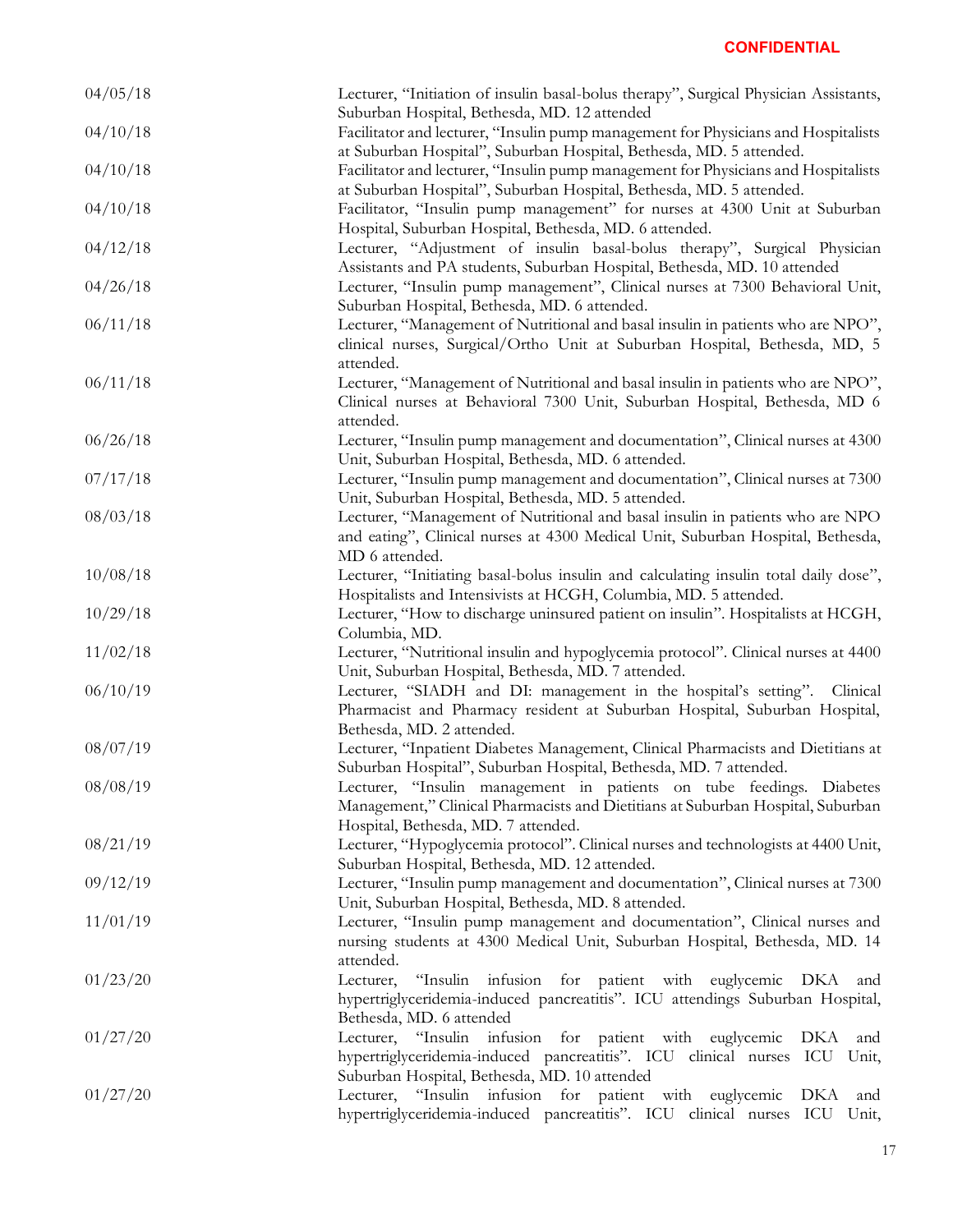|                      | Suburban Hospital, Bethesda, MD. 8 attended                                      |
|----------------------|----------------------------------------------------------------------------------|
| 01/29/20             | Lecturer, "Insulin infusion for patient with euglycemic DKA<br>and               |
|                      | hypertriglyceridemia-induced pancreatitis". ICU clinical nurses ICU Unit,        |
|                      | Suburban Hospital, Bethesda, MD. 6 attended                                      |
| 01/29/20             | Lecturer, "Insulin infusion for patient with euglycemic DKA<br>and               |
|                      | hypertriglyceridemia-induced pancreatitis." ICU clinical nurses ICU Unit,        |
|                      | Suburban Hospital, Bethesda, MD. 9 attended                                      |
| 02/04/20             | Lecturer, "Insulin infusion for patient with euglycemic DKA<br>and               |
|                      | hypertriglyceridemia-induced pancreatitis". Clinical Pharmacists and Pharmacy    |
|                      | Residents, Suburban Hospital, Bethesda, MD. 7 attended                           |
| 09/22/20             | Lecturer, "Diabetes management in patients who<br>underwent<br>total             |
|                      | pancreatectomy", 4800 Surgical Unit Nurses, Suburban Hospital, Bethesda, MD.     |
|                      | 10 attended                                                                      |
| 09/25/20             | Lecturer, "Diabetes management in patients who underwent<br>total                |
|                      | pancreatectomy", 4800 Surgical Unit Nurses, Suburban Hospital, Bethesda, MD.     |
|                      |                                                                                  |
|                      | 10 attended                                                                      |
| 10/28/20             | Lecturer, "Hypoglycemia protocol". Clinical nurses, Emergency Department,        |
|                      | Suburban Hospital, Bethesda, MD. 11 attended.                                    |
| 11/23/20             | Lecturer, "DKA and HHS", Clinical Pharmacists, Suburban Hospital, Bethesda,      |
|                      | MD (12 attended)                                                                 |
| National             | None                                                                             |
| <b>International</b> | None                                                                             |
|                      |                                                                                  |
| Clinical instruction |                                                                                  |
|                      |                                                                                  |
| JHMI/Regional        |                                                                                  |
| $12/07/15$ -present  | Clinical instructor, Endocrinology Fellows' clinic, Johns Hopkins Outpatient     |
|                      | Center, Johns Hopkins School of Medicine, Baltimore, MD                          |
| 05/18/16-present     | Clinical instructor, Acute care Nurse Practitioner students, Suburban Hospital,  |
|                      | Bethesda, MD                                                                     |
| $06/12/16$ -present  | Clinical instructor, PGY1 pharmacy residents, Suburban Hospital, Bethesda, MD    |
| National             | None                                                                             |
| <i>International</i> | None                                                                             |
|                      |                                                                                  |
| CME instruction      |                                                                                  |
|                      |                                                                                  |
| JHMI/Regional        |                                                                                  |
| 11/13/15             | Speaker, "Inpatient Diabetes Management", Grand Rounds. Suburban Hospital,       |
|                      | Bethesda, MD                                                                     |
| 02/01/18             | Speaker, "Adrenal incidentaloma", Grand Rounds, Hospitalist physicians at Johns  |
|                      | Hopkins Community Physicians at Suburban Hospital, Bethesda, MD. 17 attended.    |
| 06/14/18             | Speaker, "Severe hypoglycemia: Trousseau's and Chvostek's sign". 25 attended.    |
|                      | Internal Medicine Grand Rounds at Suburban Hospital, Bethesda, MD                |
| 07/12/18             | Speaker, "Hypertensive urgency and adrenal mass". 22 attended. Internal Medicine |
|                      | Grand Rounds at Suburban Hospital, Bethesda, MD                                  |
| 04/11/19             | Speaker, "Bronze Diabetes". 18 attended. Hospitalist CME meeting at Suburban     |
|                      | Hospital, Bethesda, MD                                                           |
| 05/09/19             | Speaker, "A case of hyperglycemic crisis. Subcutaneous insulin decision support  |
|                      | tool". Hospitalist CME meeting at Suburban Hospital, Bethesda, MD (12 attended)  |
| 06/13/19             | Speaker, "A case of 65-year-old woman with a giant prolactinoma." Hospitalist    |
|                      | CME meeting at Suburban Hospital, Bethesda, MD. (16 attended).                   |
| 09/12/19             | Speaker, "19 y.o. with increased urination. Review of Diabetes Insipidus.",      |
|                      | Hospitalist CME/QA meeting at Suburban Hospital, Bethesda, MD (19 attended).     |
| 10/10/19             | Speaker, "An unusual case of hypercalcemia", Hospitalist CME/QA meeting at       |
|                      |                                                                                  |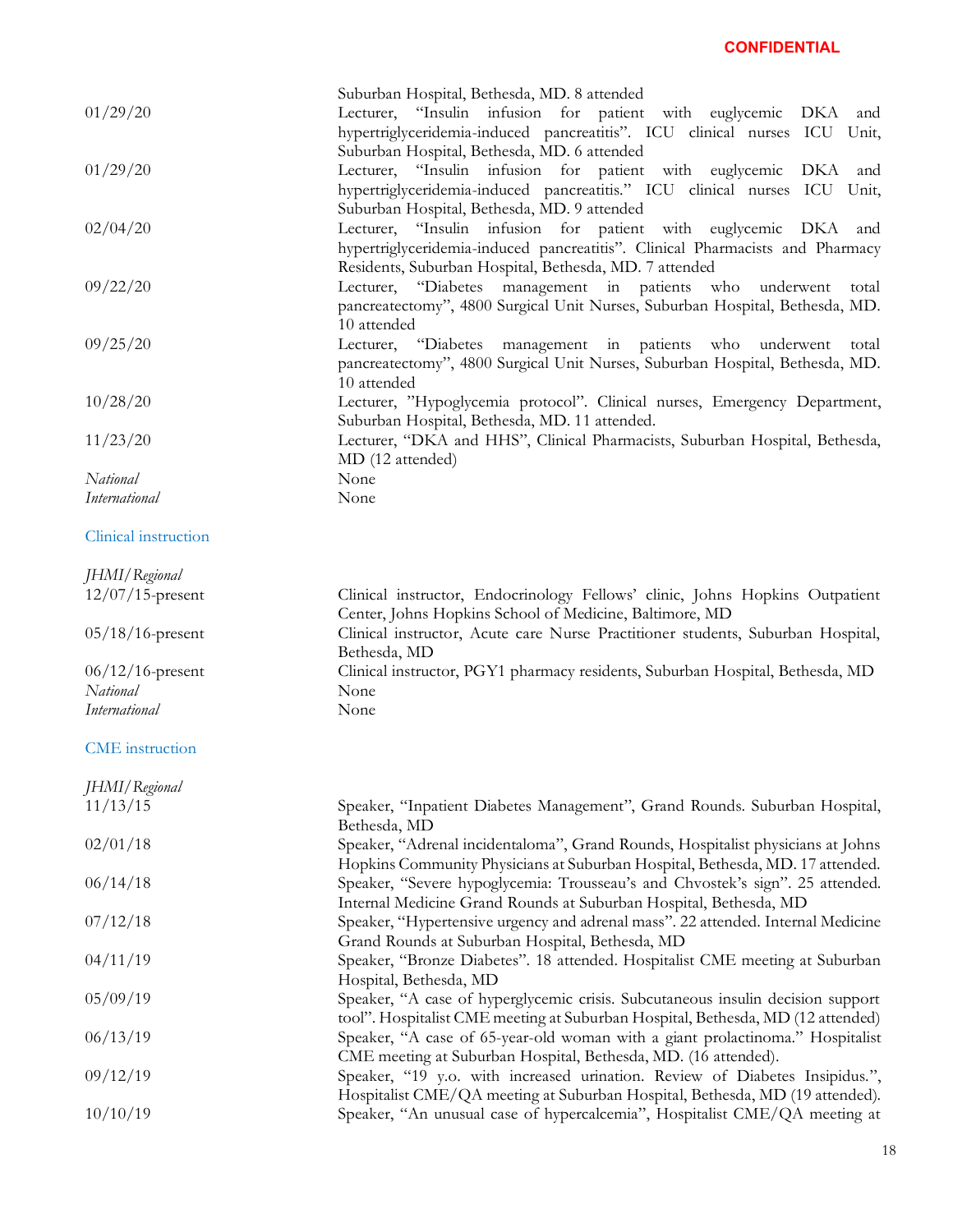| 02/14/20<br>National             | Suburban Hospital, Bethesda, MD (20 attended).<br>Lecturer, "Insulin infusion for patient with euglycemic DKA<br>and<br>hypertriglyceridemia-induced pancreatitis". Hospitalist CME/QA meeting at<br>Suburban Hospital, Bethesda, MD (18 attended).<br>None |
|----------------------------------|-------------------------------------------------------------------------------------------------------------------------------------------------------------------------------------------------------------------------------------------------------------|
| <b>International</b>             | None                                                                                                                                                                                                                                                        |
| Workshops/seminars               |                                                                                                                                                                                                                                                             |
| JHMI/Regional                    |                                                                                                                                                                                                                                                             |
| 06/27/16                         | Speaker, "Diabetic ketoacidosis and hyperosmolar hyperglycemic state", ICU                                                                                                                                                                                  |
| 10/22/18                         | Management Skill Day, Suburban Hospital, Bethesda, MD<br>Speaker, "Career Round Table for Endocrine Fellows", Johns Hopkins University                                                                                                                      |
| National                         | School of Medicine, Bethesda, MD<br>None                                                                                                                                                                                                                    |
| International                    | None                                                                                                                                                                                                                                                        |
|                                  |                                                                                                                                                                                                                                                             |
| <b>Mentoring</b>                 |                                                                                                                                                                                                                                                             |
| Pre-doctoral Advisees / Mentees  |                                                                                                                                                                                                                                                             |
| 2017-2019                        | Samantha Mandel, formerly undergraduate student at New York University, New<br>York.<br>Role: Research preceptor                                                                                                                                            |
|                                  | Shared publications: OR11.                                                                                                                                                                                                                                  |
| 2019-present                     | Waqas Haque, Mphil, MPH, Medical Student and Graduate Student                                                                                                                                                                                               |
|                                  | Johns Hopkins School of Public Health                                                                                                                                                                                                                       |
|                                  | Role: Research preceptor                                                                                                                                                                                                                                    |
|                                  | Shared publications: CR2, OR20, RA6                                                                                                                                                                                                                         |
| 2020-present                     | Carter Shelton, BS, Graduate Student                                                                                                                                                                                                                        |
|                                  | Johns Hopkins Carey Business School                                                                                                                                                                                                                         |
|                                  | Role: Research preceptor                                                                                                                                                                                                                                    |
|                                  | Shared publications: Perspective 3, OR21                                                                                                                                                                                                                    |
| 2020-present                     | Urooj Najmi, BS, MD Incoming IM Resident                                                                                                                                                                                                                    |
|                                  | American International School of Medicine-Guyana                                                                                                                                                                                                            |
|                                  | Role: Research preceptor<br>Shared publications: OR20                                                                                                                                                                                                       |
| Post-doctoral Advisees / Mentees |                                                                                                                                                                                                                                                             |
|                                  |                                                                                                                                                                                                                                                             |
| 2013-2021                        | Aaron Hodes, M.D., currently radiology resident, Department of Radiology, Jacobi                                                                                                                                                                            |
|                                  | Medical Center, Bronx, NY                                                                                                                                                                                                                                   |
|                                  | Role: Research preceptor                                                                                                                                                                                                                                    |
|                                  | Award: 2 <sup>nd</sup> place at the Drexel School of Medicine Research Competition                                                                                                                                                                          |
|                                  | Shared publications: OR5, OR8, RA4, BC3.                                                                                                                                                                                                                    |
| 2014                             | Alexandra Gkourogianni, M.D., Ph.D., pediatric endocrinology fellow, St. Sophia                                                                                                                                                                             |
|                                  | Children's Hospital, Athens, Greece                                                                                                                                                                                                                         |
|                                  | Role: research preceptor<br>Award: 2015 Health Disparities Community Forum oral presentation                                                                                                                                                                |
|                                  | Shared publications: OR5, OR9.                                                                                                                                                                                                                              |
| 2014-2015                        | Maria Batsis, M.D. Pediatric Resident, formerly at Eunice Kennedy Shriver National                                                                                                                                                                          |
|                                  | Institute of Child Health and Human Development, National Institutes of Health                                                                                                                                                                              |
|                                  | Role: research preceptor                                                                                                                                                                                                                                    |
|                                  | Shared publications: OR5                                                                                                                                                                                                                                    |
| 2014-2015                        | Yael Nobel, M.D., Internal Medicine resident                                                                                                                                                                                                                |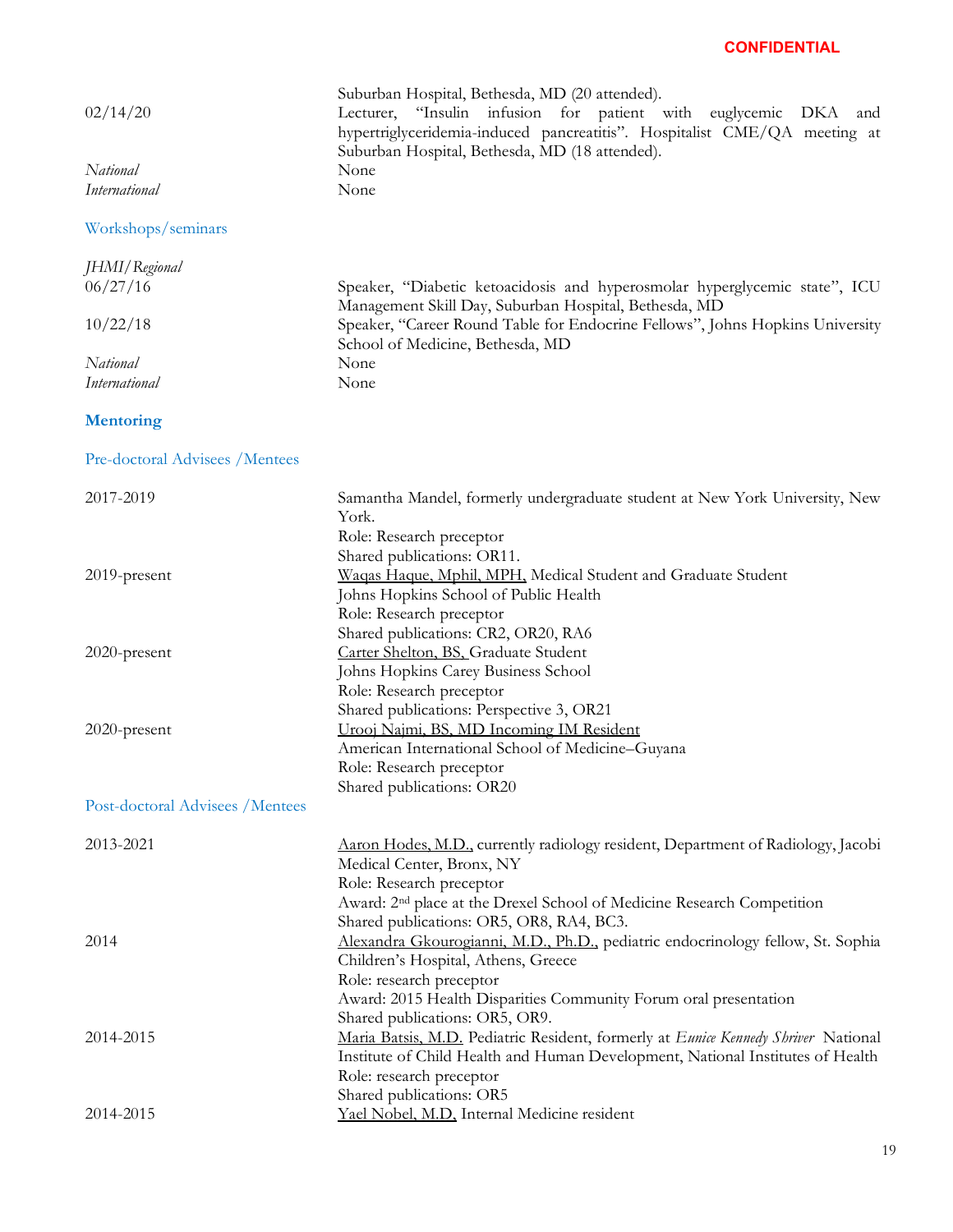|                                  | Columbia University                                                                 |
|----------------------------------|-------------------------------------------------------------------------------------|
|                                  | Role: Research preceptor                                                            |
|                                  | Shared publications: OR 7                                                           |
| 2016-present                     | Inna Sverdlova, MD, Internal Medicine resident                                      |
|                                  | <b>Brookland Hospital</b>                                                           |
|                                  | Role: Mentor                                                                        |
| 2019-present                     | Aleksandr Petrovsky, General surgeon                                                |
|                                  | Ochapovsky Regional Clinical Hospital # 1, Scientific Research Institute,           |
|                                  | Krasnodar, Russia                                                                   |
|                                  | Role: Research mentor                                                               |
| Thesis committees                |                                                                                     |
|                                  |                                                                                     |
| 2019                             | Mahsa Motevalli, CRNP, DNP, Endocrinology Nurse Practitioner                        |
|                                  | Role: Research Mentor                                                               |
|                                  | Shared publication: OR20, OR21                                                      |
| Educational Program Building /   |                                                                                     |
| Leadership                       |                                                                                     |
|                                  |                                                                                     |
| $2016$ -present                  | Co-founder, Diabetes Nurse Champions Committee, Suburban Hospital,                  |
|                                  | Bethesda, MD                                                                        |
| 2020-present                     | CME question writer, Initiating insulin therapy in patients who are not on insulin, |
|                                  | SIGNAL module 3 (http://signal.jhmi.edu/)                                           |
|                                  |                                                                                     |
| Educational<br>Demonstration     |                                                                                     |
| Activities to external audiences |                                                                                     |
|                                  |                                                                                     |
| 2016                             | Brad Chiu, MD and Huang Kthuang, MD (Taiwan)                                        |
| 2017                             | Dr. Sergey Kostin (Dr. Sergey Kostin, Assaf Harofeh Medical Center, Tel Aviv,       |
|                                  | Israel)                                                                             |
| 2018                             | Dr. Elise Gaugler (Hopital Civil/ Nouvel Hopital Civil, Strasbourg, France)         |
|                                  |                                                                                     |

#### **RESEARCH ACTIVITIES**

#### Research Focus

While my focus is on clinical excellence, my research in the genetics of adrenal tumors, health disparities research and quality improvement has received national recognition. My discovery journey took off during my fellowship at the National Institutes of Health under the mentorship of Constantine A. Stratakis, MD and Maya Lodish, MD. During my time at the Section on Endocrinology and Genetics, NICHD, NIH, I developed a particular interest in rare genetic diseases. My research team was able to identify novel mutations in the *ARMC5* gene as a cause of macronodular adrenal hyperplasia and Cushing syndrome.

I became the lead Associate Investigator of the clinical trial studying adrenal tumors, focusing on primary aldosteronism and continued this extramural work while at the JHM. My investigative work led to the discovery that germline ARMC5 variants are associated with primary aldosteronism and my work was recognized with a Cardiovascular Endocrinology Award in 2017.

Most recently, I transitioned my skills in research and analytics into quality improvement work, systems innovation, and program building.

Research Program Building / Leadership

2015-present Special volunteer, Section on Endocrinology and Genetics, Eunice *Kennedy Shriver* National Institute of Child Health and Human Development, National Institutes of Health, Bethesda, MD.

• Collaborated with the National Human Genome Research Institute and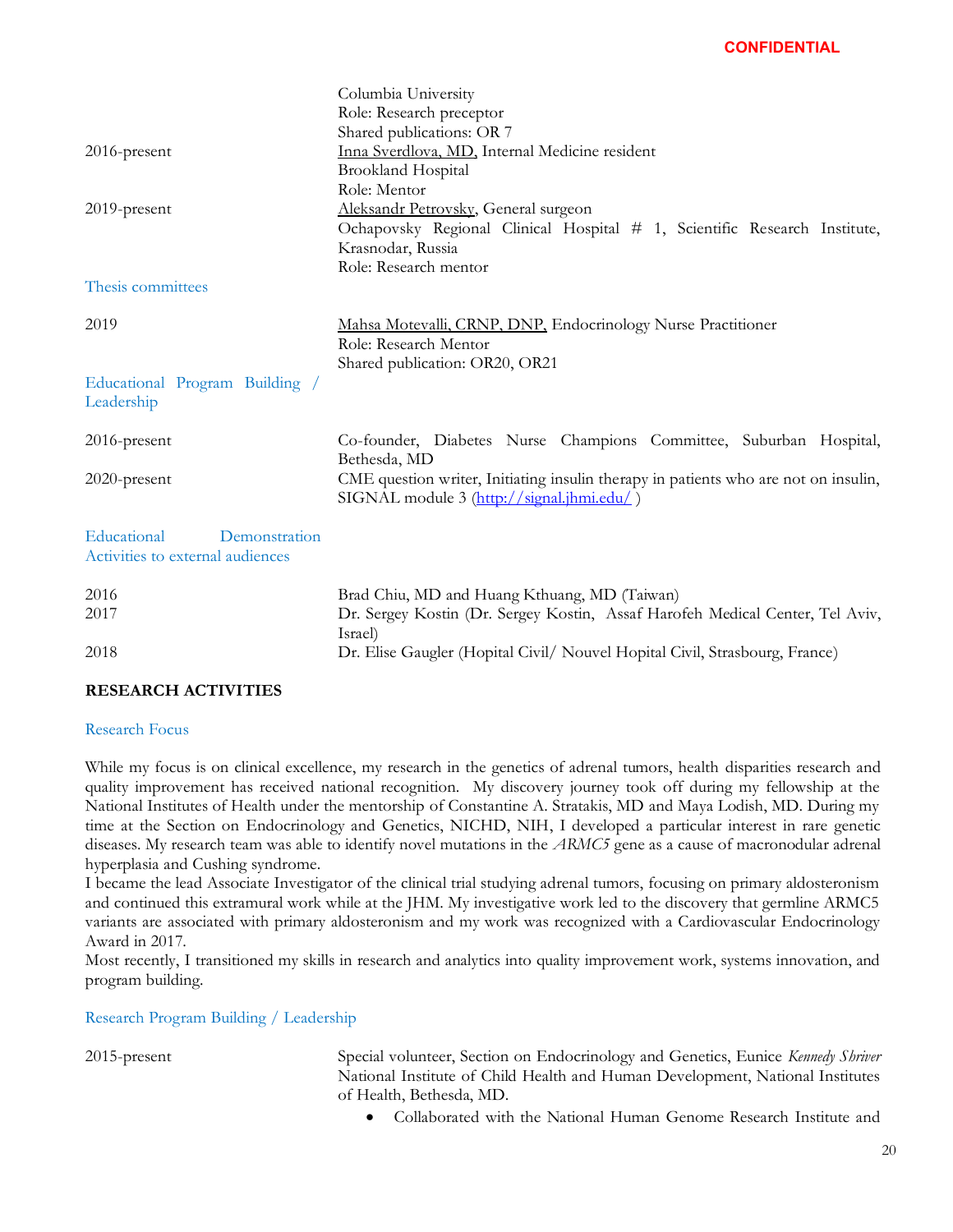Ohio State University, which lead to confirmation of our findings (*ARMC5* plays a role in the regulation of blood pressure) in thousands of Black hypertensive patients (OR Publication 12, 15, Review 5).

• This health disparities research led to the start of another ongoing trial at NIH, where I serve as an Associate Investigator.

| <b>Research Demonstration Activities</b> |      |
|------------------------------------------|------|
|                                          | None |
| Inventions, Patents, Copyrights          |      |
|                                          | None |
| <b>Technology Transfer Activities</b>    | None |

### **SYSTEM INNOVATION AND QUALITY IMPROVEMENT ACTIVITIES**

#### System Innovation Focus

*National*

I established an Inpatient Diabetes Management Service (IDMS) at Suburban Hospital, Bethesda, MD and expanded the initiative to Howard County General Hospital, Columbia, MD. The IDMS is a special diabetes clinical consultation services designed to promote better glycemic control and reduce hypoglycemia and glucose-related safety challenges in hospitalized patients.

#### System Innovation and Quality Improvement efforts within JHMI:

| $2015$ -present                                                          | Co-lead, Diabetes Clinical Community, Armstrong Institute for Patient Safety and                                                                    |
|--------------------------------------------------------------------------|-----------------------------------------------------------------------------------------------------------------------------------------------------|
|                                                                          | Quality/Johns Hopkins Medicine                                                                                                                      |
| $2015$ -present                                                          | Chair, Glucose Steering Committee, Suburban Hospital, Bethesda, MD                                                                                  |
| 2015-present                                                             | Member of the Pharmaceuticals and Therapeutics Committee, Suburban Hospital,                                                                        |
|                                                                          | Bethesda, MD                                                                                                                                        |
| 2016-present                                                             | Co-founder and member, Diabetes Nurse Champions Committee, Suburban                                                                                 |
|                                                                          | Hospital, Bethesda, MD                                                                                                                              |
| 2015-2016                                                                | Hypoglycemia protocol design and implementation, Suburban Hospital, Bethesda,                                                                       |
|                                                                          | MD                                                                                                                                                  |
| 2016                                                                     | Insulin infusion protocol design and implementation, Suburban Hospital,                                                                             |
|                                                                          | Bethesda, MD                                                                                                                                        |
| 2016-present                                                             | Member, Nutrition committee, Suburban Hospital, Bethesda, MD                                                                                        |
| 2017-present                                                             | Member, Diabetes Prevention Subcommittee, Diabetes Clinical Community,<br>Armstrong Institute for Patient Safety and Quality/Johns Hopkins Medicine |
| 2019-present                                                             | Member, Design Mortality Review Committee, Johns Hopkins Health System,                                                                             |
|                                                                          | Bethesda, MD                                                                                                                                        |
|                                                                          | Member of a multi-disciplinary JHM team to design a process that would<br>$\bullet$<br>allow 100 % review of every death                            |
| 2019-present                                                             | Member, Research Review Committee, Suburban Hospital, Bethesda, MD                                                                                  |
| 2021-present                                                             | Core Co-Director, Diabetes Self-Management Training Program, Baltimore, MD                                                                          |
| System Innovation and Quality<br>Improvement efforts outside of<br>JHMI: |                                                                                                                                                     |
|                                                                          |                                                                                                                                                     |
| Regional                                                                 | None                                                                                                                                                |

2020-2023 Member, Quality Improvement Subcommittee, The Endocrine Society, Chevy Chase, MD

> • Nationally recognized, nominated and selected by the president of the Endocrine Society to oversee the Society's quality improvement initiatives,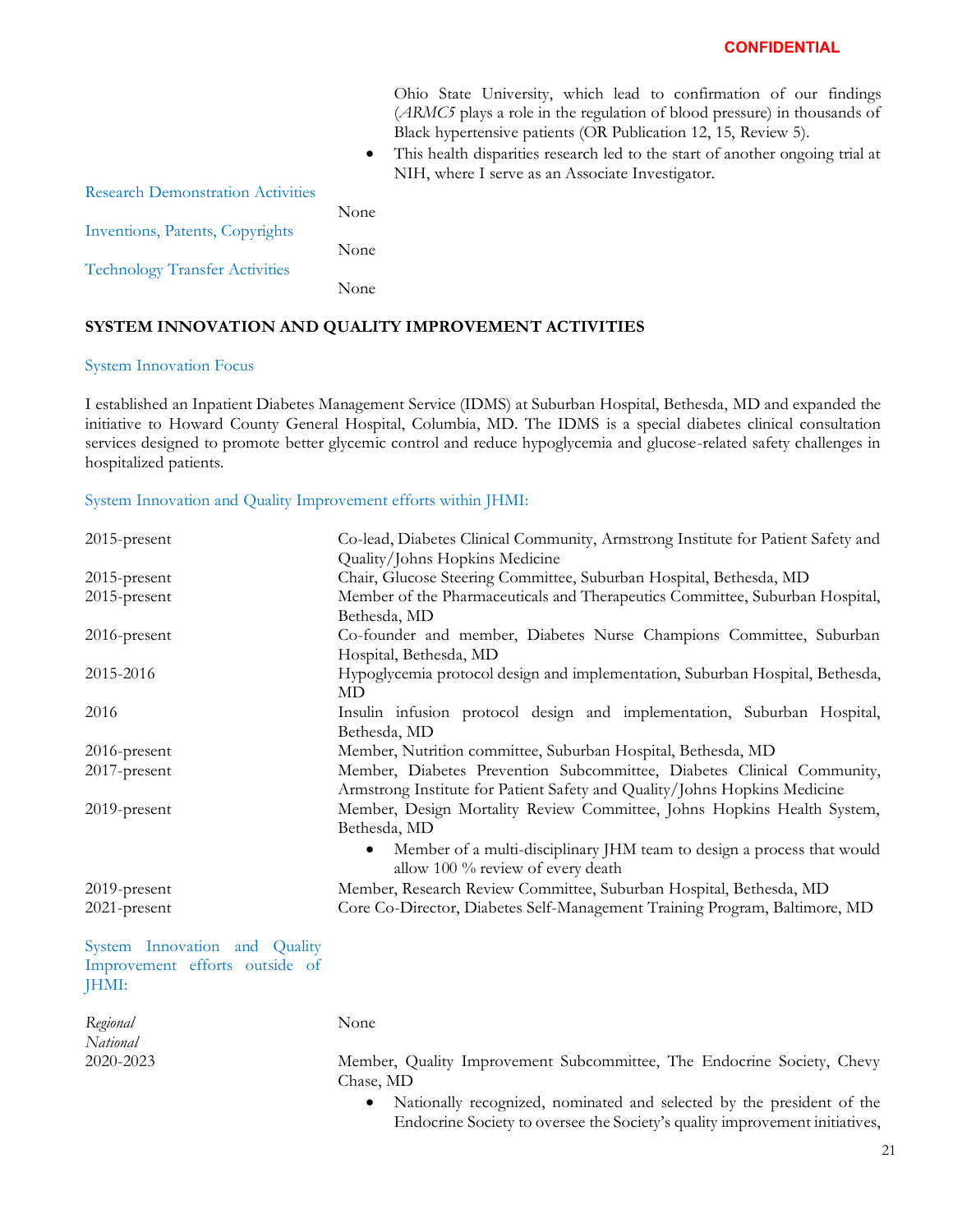|                                                  | performance measures development process                                          |
|--------------------------------------------------|-----------------------------------------------------------------------------------|
|                                                  | Responsible for monitoring of quality improvement programs proposed               |
|                                                  | by the Department of Health and Human Services.                                   |
| <i>International</i>                             |                                                                                   |
| 2021-present                                     | Member, Johns Hopkins Aramco Healthcare Diabetes Assessment Team,                 |
|                                                  | Dhahran, Saudi Arabia                                                             |
|                                                  |                                                                                   |
| System Innovation and Quality                    |                                                                                   |
| Improvement<br>Program                           |                                                                                   |
| Building/Leadership:                             |                                                                                   |
|                                                  |                                                                                   |
| $08/01/16$ -present                              | Perusing the Joint Commission's Certificate of Distinction for Inpatient Diabetes |
|                                                  | Care                                                                              |
| $01/25/17 - 01/26/17$                            | Prescription for the Healthcare Lean Workshop                                     |
|                                                  |                                                                                   |
| <b>ORGANIZATIONAL</b>                            |                                                                                   |
| <b>ACTIVITIES</b>                                |                                                                                   |
|                                                  |                                                                                   |
|                                                  |                                                                                   |
|                                                  |                                                                                   |
| <b>Institutional Administrative Appointments</b> |                                                                                   |
|                                                  | Director of Endocrinology, Diabetes and Metabolism, Johns Hopkins Community       |
| 2015-present                                     |                                                                                   |
|                                                  | Physicians at Suburban Hospital, Johns Hopkins Medicine, Bethesda, MD             |
| 2015-present                                     | Member of the Pharmaceuticals and Therapeutics Committee, Suburban Hospital,      |
|                                                  | Bethesda, MD                                                                      |
| 2015-present                                     | Chair, Glucose Steering Committee, Suburban Hospital, Bethesda, MD                |
| 2016-2018, 2020-present                          | Member, Medical Executive Committee, Suburban Hospital, Bethesda, MD              |
| 2018-present                                     | Chair, Endocrinology, Diabetes and Metabolism Division, Suburban Hospital,        |
| <b>Editorial Activities</b>                      | Johns Hopkins Medicine.                                                           |
|                                                  |                                                                                   |
| <b>Editorial Board appointments</b>              |                                                                                   |
| 2016-present                                     | Member, Editorial board, EC Endocrinology and Metabolic Research journal          |
| 2020-2022                                        | Member, Editorial Advisory Board, The Endocrine News, Endocrine Society           |

2020-present Member, Editorial Board, *International Journal of Environmental Research and Public* 

2020-present Guest Editor, *Journal of Diabetes Science and Technology*

#### Journal peer review activities

2014-present *Journal of Clinical Endocrinology and Metabolism* 2014-present *Endocrinology, Diabetes and Metabolism Case Reports* 2014-present 2015-present

#### Other peer review activities

Advisory Committees, Review Groups/Study Sections

*Health*

*BMC Endocrine Disorders*

*Endocrine Practice*

2020-present Reviewer, Focused Professional Practice Evaluation of all new members of the medical staff, Suburban Hospital, Johns Hopkins Medicine

• Invited by the journal editor as expert to oversee the publication of the

special issue on the Hospital Quality and Diabetes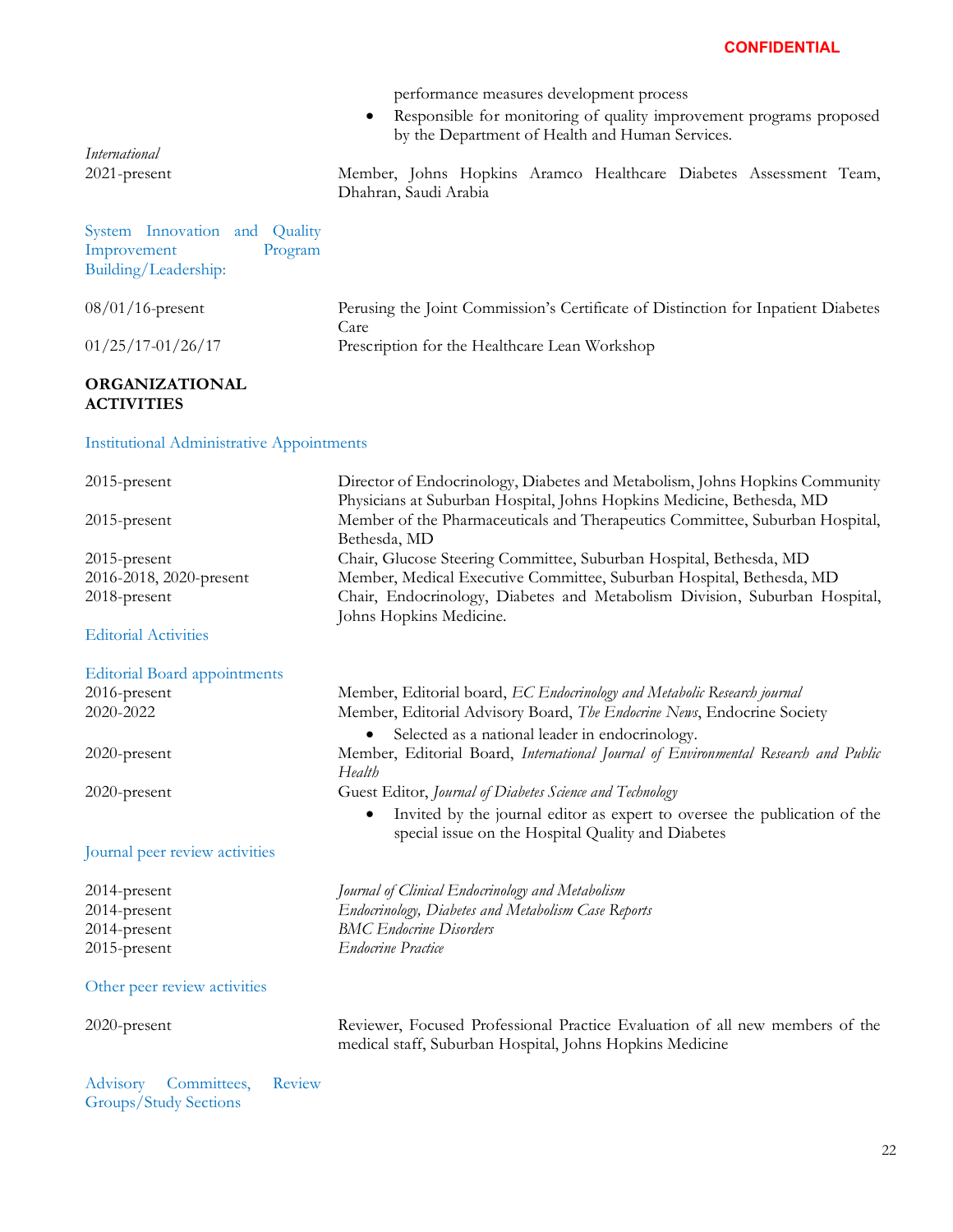### Professional Societies

#### Conference Organizer

| JHMI/Regional |                                                                                   |
|---------------|-----------------------------------------------------------------------------------|
| 2014-2015     | Eunice Kennedy Shriver National Institute of Child Health and Human Development   |
|               | Fellows Retreat 2015, Steering Committee Member, National Institutes of Health    |
| 2016          | CME Diabetes Symposium, Suburban Hospital, Bethesda, MD                           |
| 2017          | CME Diabetes Symposium, Suburban Hospital, Bethesda, MD                           |
| 2017          | Medical Staff Art Exhibit, Suburban Hospital, Bethesda, MD                        |
| 2018          | Medical Staff Art Exhibit, Suburban Hospital, Bethesda, MD                        |
| 2019          | CME Diabetes Symposium, Suburban Hospital, Bethesda, MD                           |
| National      |                                                                                   |
| 2020-present  | 2021 American Association of Clinical Endocrinologists Annual Meeting             |
|               | Diabetes workgroup<br>٠                                                           |
|               | Adrenal and pituitary workgroup<br>$\bullet$                                      |
|               | Nutrition and obesity workgroup<br>$\bullet$                                      |
|               | Selected by the Chair of the AACE meeting planning committee as a clinical expert |

*International* None

2018-2019 Advisory board member for Bethesda NEWtrition & Wellness Solutions Diabetes Self-Management Education and Support (DSMES) program, Bethesda, MD

- Invited by the CEO of the company as a regional expert in diabetes management.
- I participate in yearly advisory meetings

2010-present Member, The Endocrine Society 2020-2023 Member, Quality Improvement subcommittee 2010-2012 Member, The American College of Physicians 2010-present Member, European Society of Endocrinology 2012-present Member, American Association of Clinical Endocrinologists 2019-2020 Member, Diabetes Disease State Network 2019-2020 Member, Pituitary, Gonad, Adrenal and Neuroendocrine Disease State Network 2019-2020 Member, Nutrition and Obesity Disease State Network • Nominated and personally selected by the president of AACE as a clinical expert. My role is to oversee national endocrine disease centers 2020-present, Member, Editor-in-Chief (EIC) Search Committee • Nominated and personally selected by the president of AACE to conduct an international search of the EIC for the two leading society journals (AACE Clinical Case Reports and Endocrine Practice) • Interviewed 10 applicants and reviewed 20 applications 2020-present, Co-Chair, Continuing Medical Education Subcommittee Selected by the president of the AACE to provide clinical expertise and to review and accredit educational programs and activities related to the

- practice of clinical endocrinology
- 2012-2015 Member, American Thyroid Association
- 2014-present Member, American Diabetes Association
- 2015-present Member, Association for Clinical and Translational Science
- 2015-present Member, International Society of Hypertension
- 2019-2020 Member, Academy of Physicians in Clinical Research
- 2019-present Member, Society for Hospital Medicine

Selected by the Chair of the AACE meeting planning committee as a clinical expert to help develop plenary sessions and session tracks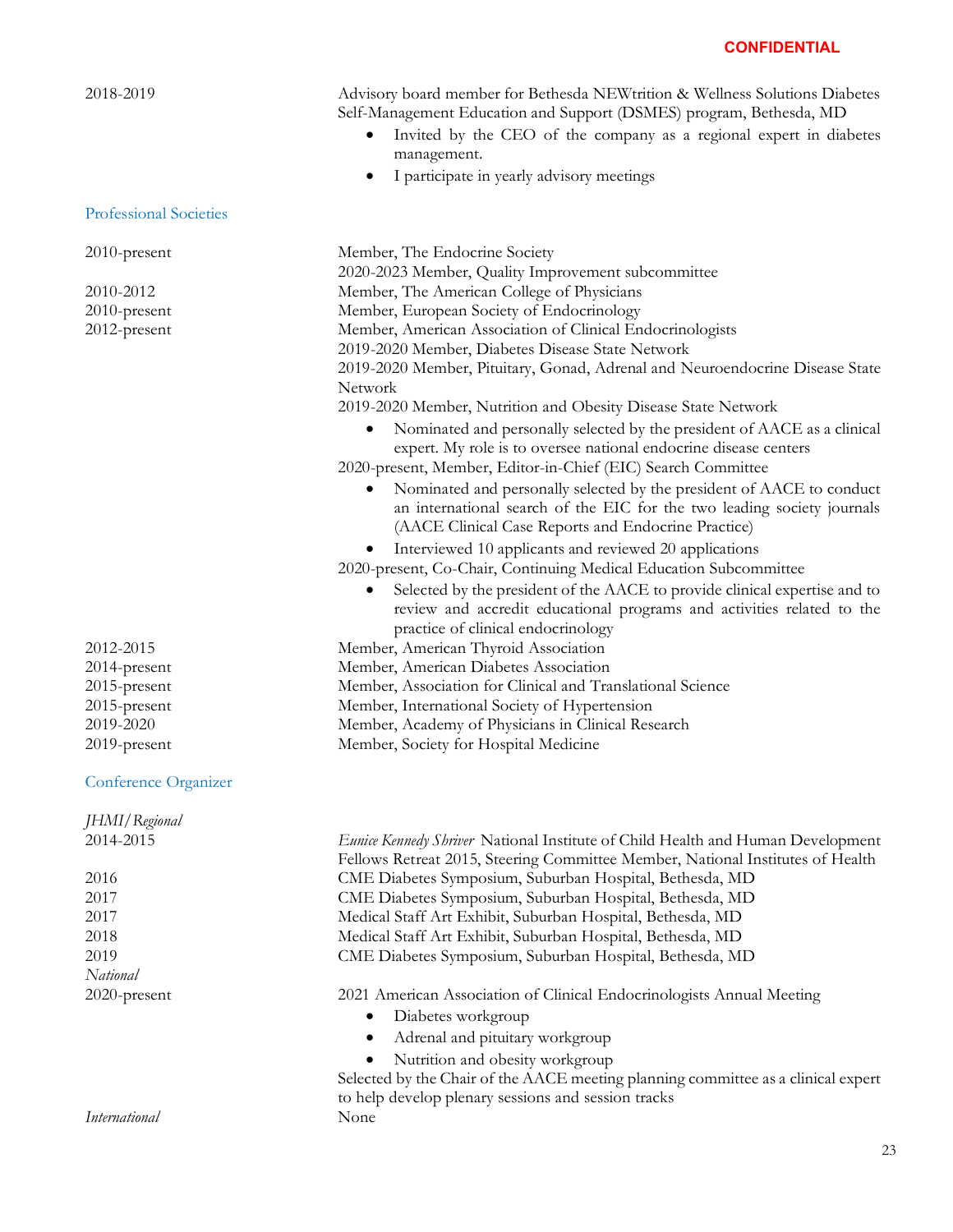## Session Chair

| JHMI/Regional<br>2016<br>2017<br>2019<br>National<br><b>International</b> | CME Diabetes Symposium, Suburban Hospital, Bethesda, MD<br>CME Diabetes Symposium, Suburban Hospital, Bethesda, MD<br>CME Diabetes Symposium, Suburban Hospital, Bethesda, MD<br>None<br>None                                                                                                             |
|---------------------------------------------------------------------------|-----------------------------------------------------------------------------------------------------------------------------------------------------------------------------------------------------------------------------------------------------------------------------------------------------------|
| Consultantships                                                           |                                                                                                                                                                                                                                                                                                           |
| 2017                                                                      | Endocrinology expert in legal case, Pierre Labranche and Edna Steward -vs-<br>Énergie Éolienne des Moulins S.E.C. et als                                                                                                                                                                                  |
| 2019-present<br>2020-present                                              | Guidepoint<br>G.L.G.                                                                                                                                                                                                                                                                                      |
| <b>RECOGNITION</b>                                                        |                                                                                                                                                                                                                                                                                                           |
| Awards, Honors                                                            |                                                                                                                                                                                                                                                                                                           |
| 1997-2000<br>2001<br>2007<br>2011                                         | State Medical and Pharmaceutical University 'Nicolae Testemitanu' Scholarship<br>History of Medicine Award, State Medical and Pharmaceutical University<br>Samuel A. Goldsmith Award for communal service<br>Travel Grant from St. Agnes Hospital for the 93rd Endocrine Society meeting in<br>Boston, MA |
| 2011                                                                      | Award for clinical accomplishment<br>Second place at the St. Agnes Hospital's Research Competition<br>Award for clinical accomplishment                                                                                                                                                                   |
| 2012                                                                      | European Society of Endocrinology Basic Science Meeting Grant                                                                                                                                                                                                                                             |
| 2012                                                                      | International Society of Endocrinology Travel Grant                                                                                                                                                                                                                                                       |
| 2012<br>2014                                                              | Certificate of Appreciation, American College of Physicians<br>Travel Grant, Early Career Forum at the 16th International Congress of<br>Endocrinology - The Endocrine Society's 96 <sup>th</sup> Annual Meeting<br>Award for clinical accomplishment                                                     |
| 2014                                                                      | Osteoporosis and Metabolic Bone Conference Travel Grant, Endocrine Society                                                                                                                                                                                                                                |
| 2014                                                                      | International Society of Endocrinology Travel Grant                                                                                                                                                                                                                                                       |
| 2014                                                                      | Best Poster Award, Mid-Atlantic Chapter, American Association of Clinical<br>Endocrinologists                                                                                                                                                                                                             |
| 2015                                                                      | Award for clinical accomplishment<br>$\bullet$<br>Type 1 Diabetes Travel Award, The Endocrine Society's 97 <sup>th</sup> Annual Meeting                                                                                                                                                                   |
| 2015                                                                      | Endocrine Society Outstanding Abstract Award, The Endocrine Society's 97 <sup>th</sup><br>Annual Meeting<br>Award for clinical accomplishment                                                                                                                                                             |
| 2015                                                                      | Clinical Abstract Award in Cardiovascular Endocrinology, The Endocrine Society's<br>97 <sup>th</sup> Annual Meeting                                                                                                                                                                                       |
| 2017                                                                      | Award for clinical accomplishment<br>$\bullet$<br>Johns Hopkins Medicine Innovations in Clinical Care award for Inpatient Diabetes<br>Management Service at Suburban Hospital<br>This top JHM award honors the physicians and care teams who embody<br>the best in clinical excellence.                   |
| 2018                                                                      | Outstanding Abstract Award, The Endocrine Society's 100th Annual Meeting<br>Award for clinical accomplishment                                                                                                                                                                                             |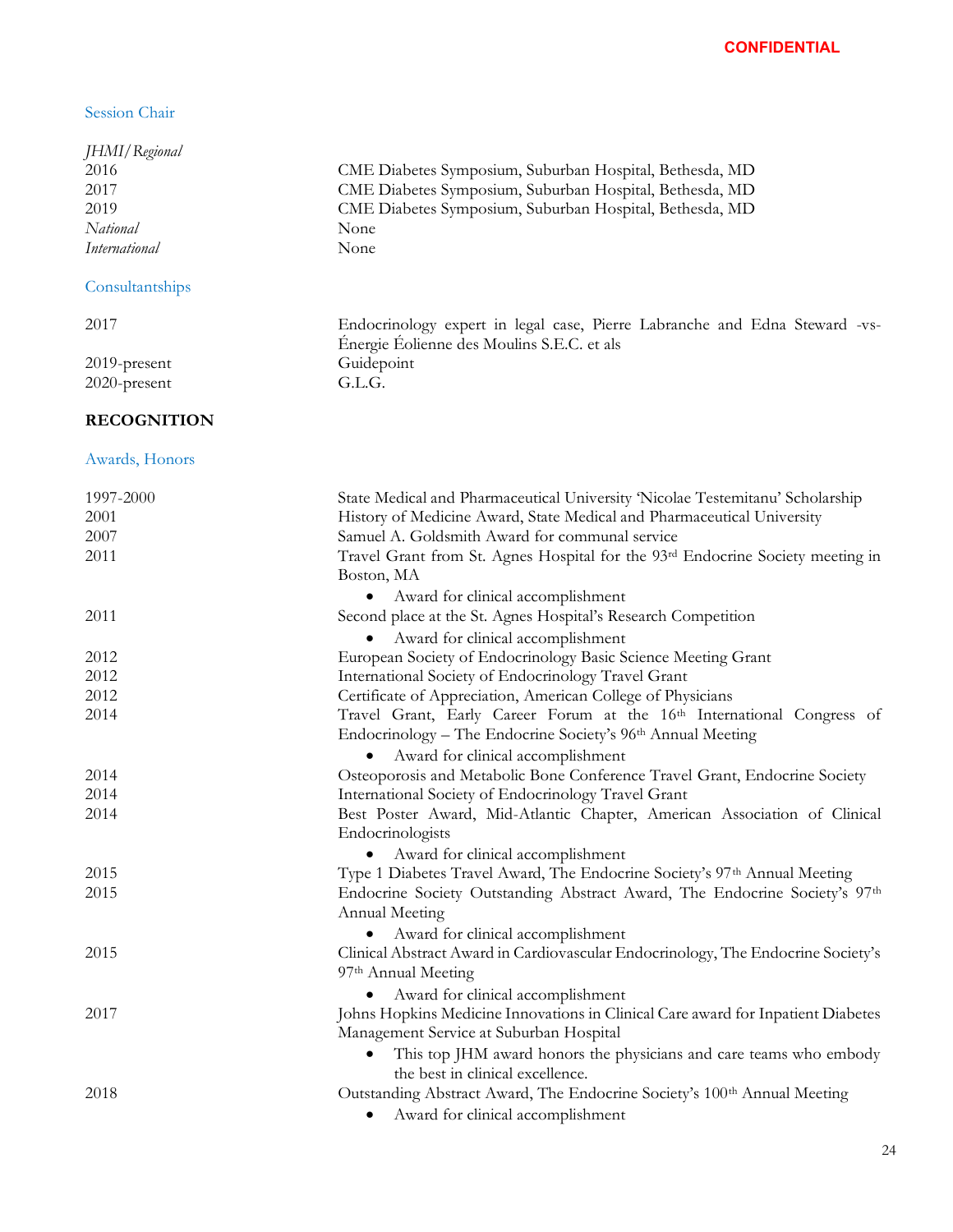| 2018 | Award co-recipient (with Dr. Shabina Ahmed), Epic Faculty Scholars Program,<br>Johns Hopkins University School of Medicine                                                     |
|------|--------------------------------------------------------------------------------------------------------------------------------------------------------------------------------|
| 2019 | Johns Hopkins Community Physicians Academy of Clinical Excellence, Class of<br>2019                                                                                            |
|      | Top JHCP award, modeled after Miller Coulson Academy, requires a peer<br>nomination and rigorous review process of a personal portfolio by internal<br>and external reviewers. |
| 2019 | High Value Practice Award at the third annual Architecture of High Value Health                                                                                                |
|      | Care Conference in Baltimore, MD                                                                                                                                               |
| 2020 | Certificate of Appreciation, American Association of Clinical Endocrinologists                                                                                                 |
| 2020 | Fellow, American College of Endocrinology                                                                                                                                      |
|      | This fellowship honors excellent clinical leaders in the endocrine field and                                                                                                   |

involves a robust nomination and selection process.

### Invited Talks

| JHMI/Regional |                                                                                                                                                                                                                         |
|---------------|-------------------------------------------------------------------------------------------------------------------------------------------------------------------------------------------------------------------------|
| 02/09/16      | Speaker, "Sweet.Heart.Diabetes", Rotary Club Bethesda Chevy Chase, Chevy<br>Chase, MD                                                                                                                                   |
| 04/22/16      | Speaker, "Career round table", the Eunice Kennedy Shriver National Institute of Child<br>Health and Human Development annual fellows retreat, Washington, DC                                                            |
| 04/19/18      | Speaker, "Sweet. Heart. Diabetes: or how to care for your heart when you have<br>diabetes", Potomac Woman's Club, Potomac, MD                                                                                           |
| 06/21/18      | Speaker, "Prevention of Diabetes", members of Washington Metro Oasis,<br>Bethesda, MD. 63 attended.                                                                                                                     |
| 05/06/19      | Speaker, "New kids on the block: medications for cardiovascular disease in type 2<br>diabetes". Hospitalist CME meeting at Suburban Hospital, Bethesda, MD (10<br>attended)                                             |
| 08/13/19      | Speaker, "Management of Diabetes in Long-term Care and Skilled Nursing<br>Facilities", Hebrew Home Nursing Home, Rockville, MD (8 physicians attended).                                                                 |
| 09/13/19      | Speaker, "Business case for inpatient diabetes management service", Care<br>Transformation Summit, Baltimore, MD (100 attended)                                                                                         |
| 09/13/19      | Facilitator, "INTRA" Hospital/Transition to Home diabetes care", Care<br>Transformation Summit, Baltimore, MD                                                                                                           |
| 09/14/19      | Speaker, "Inpatient Diabetes Management Service, Length of Stay and 30-Day<br>Readmission Rate of Patients with Diabetes at a Community Hospital", Suburban<br>Hospital Diabetes Symposium, Bethesda, MD (120 attended) |
| 09/18/19      | Speaker, "The Endocrine Hospitalist: enhancing the quality of diabetes care",<br>Endocrinology Grand Rounds, Johns Hopkins Hospital, Baltimore, MD                                                                      |
| 09/24/19      | Speaker, "The Endocrine Hospitalist: enhancing the quality of diabetes care",<br>Endocrinology Grand Rounds at the Washington Hospital Center, Washington,<br>DC                                                        |
| 11/07/19      | Speaker, "Steroid-induced diabetes", Continuing Education for Diabetes Nurse<br>Superusers conference, Johns Hopkins Hospital, Baltimore, MD (30 attended)                                                              |
| 12/04/19      | Speaker, "Management of Diabetes in Long-term Care and Skilled Nursing<br>Facilities", Hebrew Home Nursing Home, Rockville, MD.                                                                                         |
| 12/09/19      | Speaker, "Diabetes Prevention", Bender Jewish Community Center, Rockville, MD                                                                                                                                           |
| 12/10/19      | Speaker, "The Endocrine Hospitalist: enhancing the quality of diabetes care",<br>Department of Medicine Grand Rounds Conference at the Howard University<br>Hospital, Washington, DC                                    |
| 12/13/19      | Speaker, "The Endocrine Hospitalist: enhancing the quality of diabetes care",<br>Endocrinology Grand Rounds at the National Institutes of Health Clinical Center,<br>Bethesda, MD                                       |
| 12/20/19      | Speaker, "Inpatient Diabetes Management", Internal Medicine Grand Rounds,<br>Walter Reed Medical Center, Bethesda, MD                                                                                                   |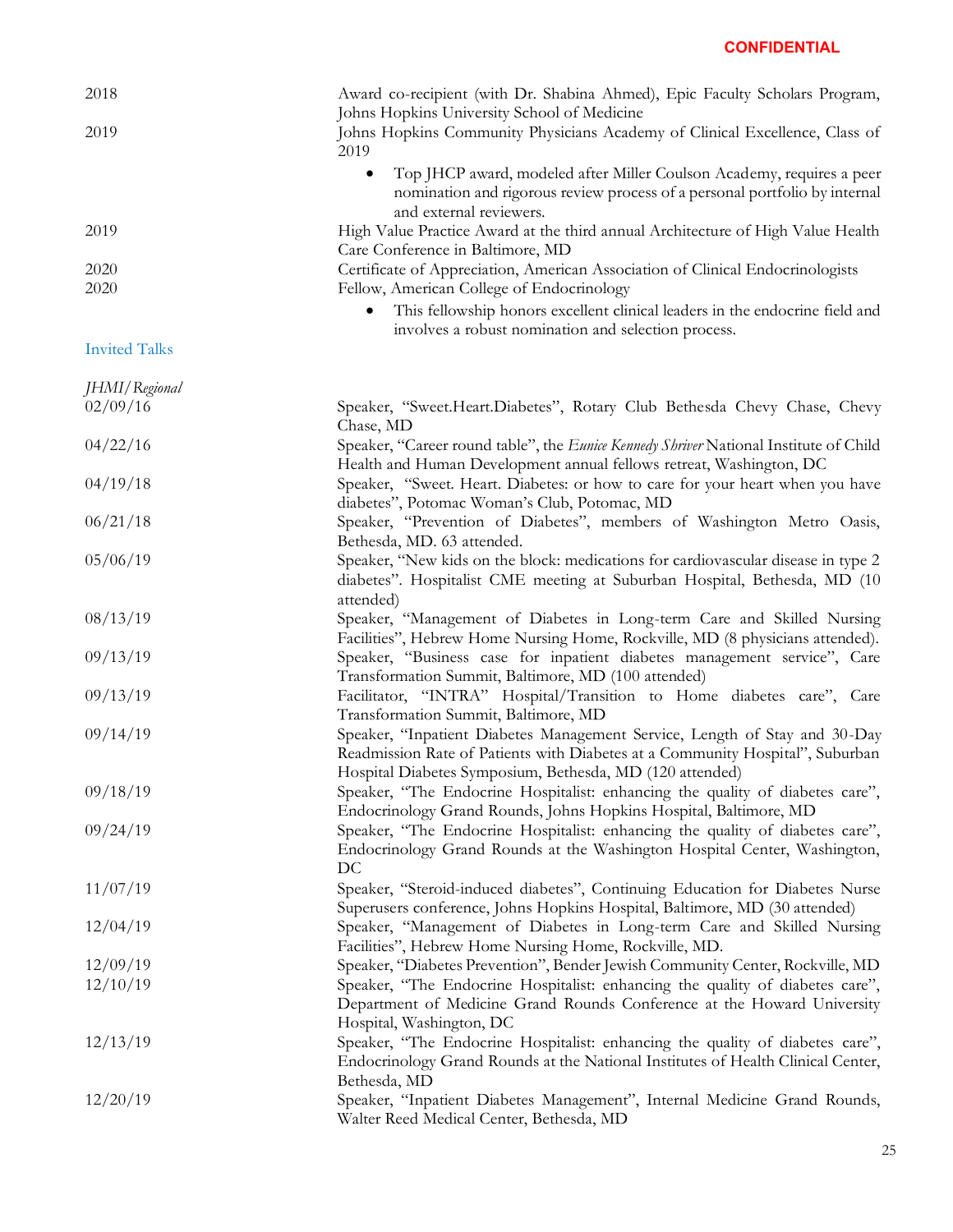| 01/21/20 | Speaker, "Adrenal incidentaloma", Lecture senes for Endocrinology Nurse<br>Practitioners, Bethesda, MD                                                                                                                                                 |
|----------|--------------------------------------------------------------------------------------------------------------------------------------------------------------------------------------------------------------------------------------------------------|
| 01/24/20 | Speaker, "Adrenal incidentaloma", Medical Grand Rounds at the Veteran Affairs<br>Hospital, Washington, DC (60 attended)                                                                                                                                |
| 03/10/20 | Speaker, "Adrenal incidentaloma", Department of Medicine Grand Rounds<br>Conference at the Howard University Hospital, Washington, DC                                                                                                                  |
| 04/01/20 | Speaker, "ARMC5 Variants And Risk Of Hypertension In blacks: Minority Health-<br>GRID Study", NIH Inclusion Governance Committee, Bethesda, MD (virtual due<br>to COVID-19)                                                                            |
| 06/03/20 | Speaker, "COVID-19 and Diabetes", Luxmanor Community Association, North<br>Bethesda, MD (virtual due to COVID-19)                                                                                                                                      |
| 06/04/20 | Speaker, "High Quality Diabetes Care", JHSOM Medical Students meeting,<br>Baltimore, MD (virtual due to COVID-19)                                                                                                                                      |
| 09/01/20 | Speaker, "Nivolumab-induced autoimmune diabetes mellitus and hypothyroidism<br>in a patient with rectal neuroendocrine tumor", Pharmaceutical and Therapeutics<br>Committee, Suburban Hospital, Bethesda, MD (virtual due to COVID-19)                 |
| 09/17/20 | Speaker, "The Endocrine Hospitalist: enhancing the quality of diabetes care",<br>Endocrinology Grand Rounds at the University of Maryland School of Medicine,<br>Baltimore, MD (virtual due to COVID-19)                                               |
| 10/09/20 | Speaker, "Nivolumab-induced autoimmune diabetes mellitus and hypothyroidism<br>in a patient with rectal neuroendocrine tumor", Quality Assurance and Morbidity<br>and Mortality Meeting, Suburban Hospital, Bethesda, MD (virtual due to COVID-<br>19) |
| 11/18/20 | Speaker, "Inpatient Diabetes Management: interactive cases", Johns Hopkins<br>Community Physicians Annual Retreat, Baltimore, MD (virtual due to COVID-19)                                                                                             |
| 01/07/21 | Speaker, "Adrenal incidentaloma", Johns Hopkins Community Physicians,<br>Baltimore, MD (virtual webinar).                                                                                                                                              |
| 01/11/21 | Speaker, "Being an Endocrinologists and Diabetes Care", Medical Explores<br>program, Bethesda, MD (virtual due to COVID-19)                                                                                                                            |
| 05/11/21 | Speaker, "Inpatient Insulin Pen Implementation, Waste, and Potential Cost<br>Savings: A Community Hospital Experience", Pharmaceuticals and Therapeutics<br>Committee Meeting, Suburban Hospital, Bethesda, MD (virtual)                               |
| National |                                                                                                                                                                                                                                                        |
| 03/15/15 | Speaker, "Primary Aldosteronism and ARMC5 Variants", The Endocrine Society<br>Annual Meeting 2015, San Diego, CA                                                                                                                                       |
| 03/16/15 | Speaker, "Primary Aldosteronism and ARMC5 Variants", Health Disparities<br>Symposium 2015, San Diego, CA                                                                                                                                               |
| 03/15/18 | Speaker, "ARMC5 Variants And Risk Of Hypertension In African-Americans:<br>Minority Health-GRID Study", International Aldosterone Conference 2018,<br>Chicago, IL                                                                                      |
| 03/17/18 | Speaker, "ARMC5 Variants And Risk Of Hypertension In African-Americans:<br>Minority Health-GRID Study", Health Disparities symposium, Chicago, IL                                                                                                      |
| 04/26/19 | Speaker, "Establishing Hospital-based Endocrinology practice", Fellows-In-<br>Training (FIT) and Young Physician Symposium, American Association of Clinical<br>Endocrinologists conference 2019, Los Angeles, CA                                      |
| 12/05/19 | Speaker, "Inpatient Diabetes Management", Medical Grand Rounds at the<br>Christiana Care Health System Hospital, Newark, DE                                                                                                                            |
| 12/10/19 | Judge, Endocrine Society Journalism Award, ENDO 2020 Conference, San<br>Francisco, CA                                                                                                                                                                  |
| 02/05/20 | Speaker, "The Endocrine Hospitalist: enhancing the quality of diabetes care",<br>Translational Endocrinology Conference, Harbor-UCLA Medical Center,<br>Torrance, CA                                                                                   |
| 03/04/20 | Speaker, "The Endocrine Hospitalist: enhancing the quality of diabetes care",                                                                                                                                                                          |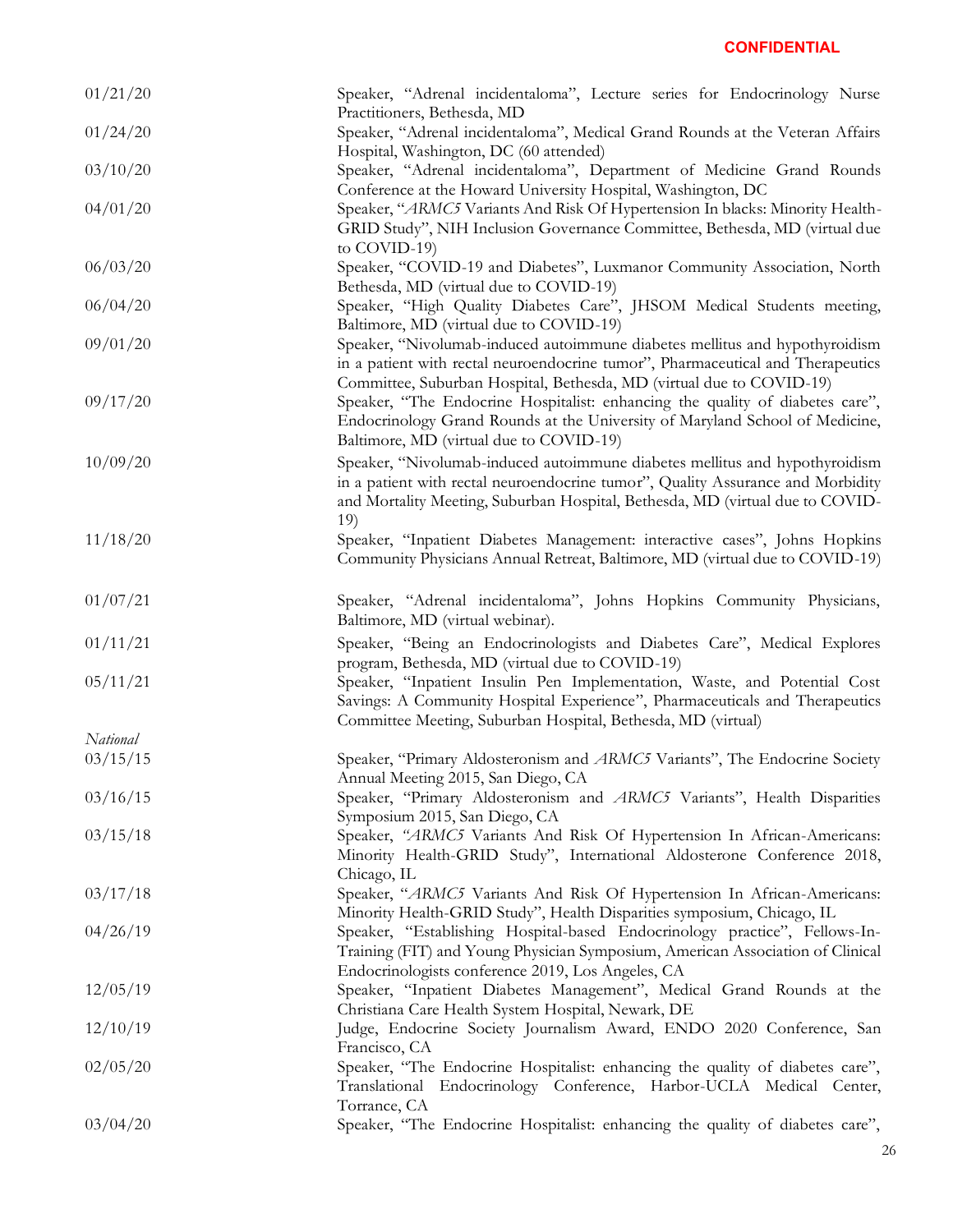|          | Endocrinology Grand Rounds at the Eastern Virginia Medical School, Norfolk,<br>VA                                                                                                                                                                                   |
|----------|---------------------------------------------------------------------------------------------------------------------------------------------------------------------------------------------------------------------------------------------------------------------|
| 03/05/20 | Speaker, "Inpatient Diabetes Management, Internal Medicine Resident<br>Conference", Eastern Virginia Medical School, Norfolk, VA                                                                                                                                    |
| 03/06/20 | Speaker, "Inpatient Diabetes Management", Carilion Roanoke Memorial Hospital,<br>Virginia Tech Carilion School of Medicine, Roanoke, VA                                                                                                                             |
| 04/15/20 | Speaker, "The Endocrine Hospitalist: enhancing the quality of diabetes care",<br>Endocrinology Grand Rounds at the Virginia Commonwealth University,                                                                                                                |
| 04/25/20 | Richmond, VA (virtual due to COVID-19)<br>Speaker, "Quality and the New Field of Endocrine Hospitalist", Hospital Diabetes<br>Meeting, San Diego, CA (virtual due to COVID-19)                                                                                      |
| 04/25/20 | Panel member, "Hospital Diabetes Meeting", San Diego, CA (virtual due to<br>$COVID-19$                                                                                                                                                                              |
| 05/29/20 | Speaker, "Adrenal incidentaloma", Department of Medicine Grand Rounds<br>Conference, Carilion Roanoke Memorial Hospital, Virginia Tech Carilion School<br>of Medicine, Roanoke, VA (virtual due to COVID-19)                                                        |
| 06/10/20 | Speaker, "Inpatient Diabetes Management", Medical Grand Rounds at the<br>Advocate Lutheran General Hospital, Park Ridge, IL (virtual due to COVID-19)                                                                                                               |
| 06/13/20 | Speaker, "Can an Inpatient Diabetes Management Service Decrease Length of Stay<br>and Prevent Readmission?", American Diabetes Association 80 <sup>th</sup> Scientific<br>Sessions, Chicago, IL. (virtual due to COVID-19)                                          |
| 09/15/20 | Speaker, "The Endocrine Hospitalist: enhancing the quality of diabetes care",<br>Endocrinology Grand Rounds at the University of Illinois of Chicago, Chicago, IL<br>(virtual due to COVID-19)                                                                      |
| 10/13/20 | Speaker, "Inpatient Diabetes Management", Internal Medicine Resident<br>Conference, Manatee Memorial Hospital, Bradenton, FL (virtual due to COVID-<br>19)                                                                                                          |
| 10/28/20 | Speaker, "Inpatient Diabetes Management: interactive cases", Medicine Grand<br>Rounds, Rehoboth McKinley Christian Health Care Services Hospital, Gallup, NM<br>(virtual due to COVID-19)                                                                           |
| 11/19/20 | Speaker, "Diabetes Management in the Inpatient Psychiatry Setting", Department<br>of Psychiatry Grand Rounds, Roanoke, VA (virtual due to COVID-19)                                                                                                                 |
| 12/11/20 | Speaker, "Adrenal incidentaloma", Internal Medicine Resident Conference,<br>Manatee Memorial Hospital, Bradenton, FL (virtual due to COVID-19)                                                                                                                      |
| 12/16/20 | Speaker, "The Endocrine Hospitalist: enhancing the quality of diabetes care",<br>Endocrinology Grand Rounds, Weill Cornell Medicine, New York, NY (virtual due<br>to COVID-19)                                                                                      |
| 01/13/21 | Speaker, "Adrenal incidentaloma", Medical Grand Rounds at the Advocate<br>Lutheran General Hospital, Park Ridge, IL (virtual due to COVID-19)                                                                                                                       |
| 02/23/21 | Speaker, "The Endocrine Hospitalist: enhancing the quality of diabetes care",<br>Endocrinology Grand Rounds, University of Virginia, Charlottesville, VA (virtual<br>due to COVID-19)                                                                               |
| 03/03/21 | Speaker, "Adrenal incidentaloma", Medicine Grand Rounds, Rehoboth McKinley<br>Christian Health Care Services Hospital, Gallup, NM (virtual due to COVID-19)                                                                                                         |
| 03/13/21 | Speaker, "Inpatient Diabetes Management Service, Length of Stay and 30-Day<br>Readmission Rate of Patients with Diabetes at a Community Hospital", 25th Annual<br>Diabetes Update Conference, Christiana Care Hospital, Wilmington, DE (virtual<br>due to COVID-19) |
| 05/05/21 | Panel speaker, "Diabetes and COVID-19" (Panel with U.S. Senator Cory Booker)<br>New Jersey Diabetes Foundation, Hackensack, NJ (virtual due to COVID-19)                                                                                                            |
| 05/26/21 | Speaker, "How to convince your CEO (to fund your diabetes initiative)", American<br>Association of Clinical Endocrinologists annual meeting, (Virtual due to COVID-<br>19)                                                                                          |
| 05/28/21 | Moderator, "No Dinner for You! Or was Mom Right? Or Intermittent Fasting                                                                                                                                                                                            |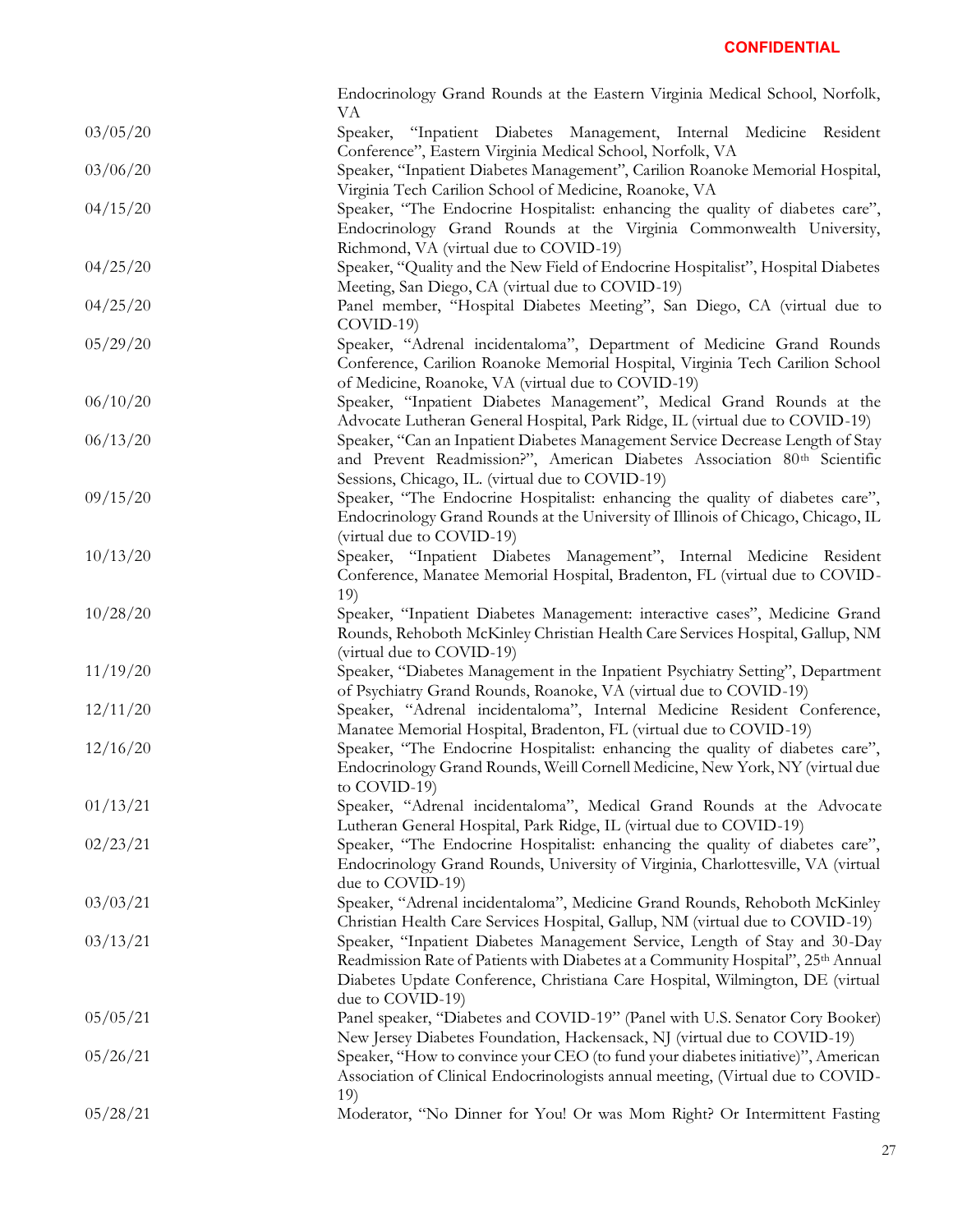|                                | Troughs and Myths", American Association of Clinical Endocrinologists annual<br>meeting, Las Vegas, NV (Virtual due to COVID-19) |
|--------------------------------|----------------------------------------------------------------------------------------------------------------------------------|
| 07/20/21                       | Speaker, "The Endocrine Hospitalist: enhancing the quality of diabetes care",                                                    |
|                                | Endocrinology Grand Rounds, Endocrine Division Grand Rounds, University of                                                       |
|                                | Mississippi Medical Center, Jackson, MS (Virtual due to COVID-19)                                                                |
| International                  |                                                                                                                                  |
| 05/22/18                       | Speaker, "ARMC5 Variants And Risk Of Hypertension In African-Americans:                                                          |
|                                | Minority Health-GRID Study", 20th European Congress of Endocrinology 2018 in                                                     |
|                                | Barcelona, Spain.                                                                                                                |
| 11/18/19                       | Speaker, "Inpatient Diabetes Management Service", King's College Diabetes                                                        |
|                                | Research Group, London, UK (30 attended)                                                                                         |
| 01/13/20                       | Speaker, "ARMC5 Variants And Risk Of Hypertension In Blacks: Minority Health-                                                    |
|                                | GRID Study", Adrenal Conference, Endocrinology Department, Hospital de                                                           |
|                                | Clínicas "José de San Martín", Buenos Aires, Argentina                                                                           |
| 01/13/20                       | Panel speaker, "Meet the Expert session", Adrenal Conference, Endocrinology                                                      |
|                                | Department, Hospital de Clínicas "José de San Martín", Buenos Aires, Argentina                                                   |
| 04/08/21                       | Speaker, "Inpatient Diabetes Management during COVID-19 pandemic",                                                               |
|                                | COVID-19 and Sleep disturbances conference, Sochi, Russia (Virtual due to                                                        |
|                                | $COVID-19$                                                                                                                       |
| <b>Visiting Professorships</b> | None                                                                                                                             |
|                                |                                                                                                                                  |

## **OTHER PROFESSIONAL ACCOMPLISHMENTS**

## Oral/Podium Presentations

| 2011 | Zilbermint M, Wisniewski AB, Xu X, Selnes OA, Dobs AS. Relationship between                |
|------|--------------------------------------------------------------------------------------------|
|      | sex hormones and cognitive performance in men with substance use. 2011                     |
|      | Maryland American College of Physicians meeting, Baltimore, MD                             |
| 2011 | Zilbermint M, Wisniewski AB, Xu X, Selnes OA, Dobs AS. Relationship between                |
|      | sex hormones and cognitive performance in men with substance use. 2011 Saint               |
|      | Agnes Hospital's Research Competition, Baltimore, MD.                                      |
| 2014 | Zilbermint M, Faucz FR, Lodish MB, Szarek E, Trivellin G, Sinaii N, Berthon A,             |
|      | Libé R, Assié G, Espiard S, Drougat L, Ragazzon B, Bertherat J, Stratakis CA.              |
|      | Macronodular Adrenal Hyperplasia due to Mutations in an Armadillo Repeat                   |
|      | Containing 5 (ARMC5) Gene: A Clinical and Genetic Investigation. ICE/ENDO                  |
|      | 2014 in Chicago, IL                                                                        |
| 2015 | <b>Zilbermint M,</b> Xekouki P, Faucz FR, Berthon A, <i>Gkourogianni A</i> , Schernthaner- |
|      | Reiter MH, Batsis M, Sinaii N, Quezado MM, Merino M, Hodes A, Abraham SB,                  |
|      | Libe R, Assie G, Espiard S, Drougat L, Ragazzon B, Davis A, Gebreab SY, Neff               |
|      | R, Kebebew E, Bertherat J, Lodish MB, Stratakis CA. Primary Aldosteronism and              |
|      | ARMC5 Variants. ENDO 2015 in San Diego, CA                                                 |
| 2018 | Samantha R. Mandel, Nestoras Nicolas Mathioudakis, Sherita Hill Golden, Mihail             |
|      | Zilbermint. Inpatient Diabetes Management Service, Length of Stay and                      |
|      | Readmissions at a Community Hospital. Presented at the ENDO 2018 in Chicago,               |
|      | IL.                                                                                        |
| 2018 | Mihail Zilbermint, Amadou Gaye, Annabel Sophie Berthon, Fady Hannah-                       |
|      | Shmouni, Fabio Rueda Faucz, Minority Health-GRID Network, Adam Davis,                      |
|      | Gary Gibbons, Maya Beth Lodish, Constantine A. Stratakis. ARMC5 Variants And               |
|      | Risk Of Hypertension In African-Americans: Minority Health-GRID Study.                     |
|      | Presented at the ENDO 2018 in Chicago, IL                                                  |